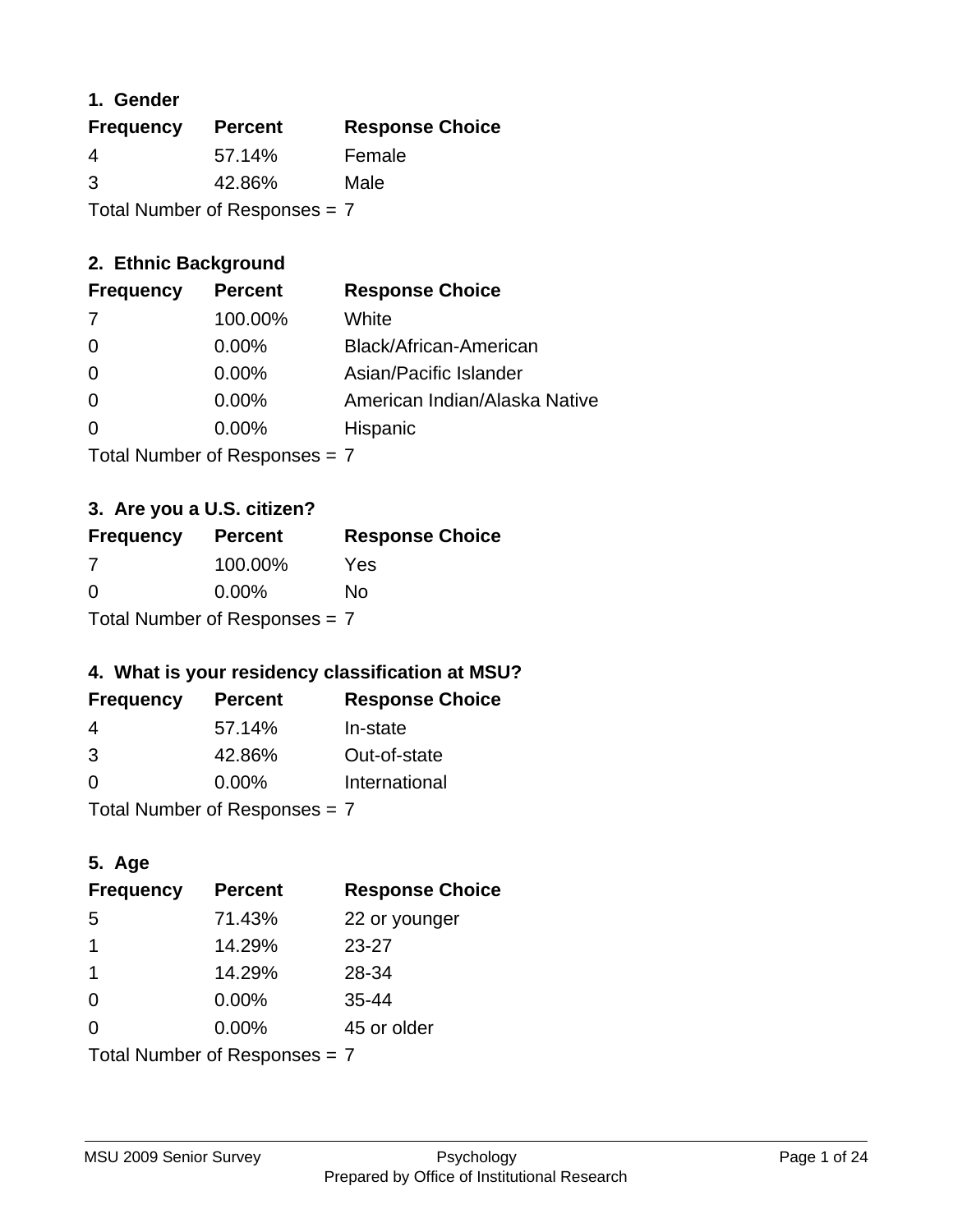**6. Has either of your parents received a bachelor's degree?**

| <b>Frequency</b>              | <b>Percent</b> | <b>Response Choice</b> |
|-------------------------------|----------------|------------------------|
| 3                             | 42.86%         | Yes                    |
| 4                             | 57.14%         | Nο                     |
| Total Number of Responses = 7 |                |                        |

## **7. Has either of your parents received a degree from Murray State?**

| <b>Frequency</b> | <b>Percent</b> | <b>Response Choice</b> |  |
|------------------|----------------|------------------------|--|
|                  | 14.29%         | Yes                    |  |
| -6               | 85.71%         | No                     |  |

Total Number of Responses = 7

## **8. What was your original entry status to MSU?**

| <b>Frequency</b> | <b>Percent</b>             | <b>Response Choice</b>                           |
|------------------|----------------------------|--------------------------------------------------|
| 3                | 42.86%                     | Freshman                                         |
| $\overline{4}$   | 57.14%                     | Transfer from community college/technical school |
| $\Omega$         | $0.00\%$                   | Transfer from 4-yr institution                   |
|                  | Tetal Number of Desperance |                                                  |

Total Number of Responses = 7

### **9. If transfer student, how many credits were transferred?**

| <b>Frequency</b> | <b>Percent</b>                | <b>Response Choice</b> |
|------------------|-------------------------------|------------------------|
| -0               | $0.00\%$                      | 12 or fewer            |
| $\mathcal{P}$    | 50.00%                        | $13 - 30$              |
| 1                | 25.00%                        | $31 - 60$              |
| 1                | 25.00%                        | Over <sub>60</sub>     |
|                  | $Total Number of Denonce = A$ |                        |

Total Number of Responses = 4

# **10. If transfer student, approximately what percent of your University Studies (general education) classes did you take at Murray State?**

| <b>Frequency</b>                | <b>Percent</b> | <b>Response Choice</b> |
|---------------------------------|----------------|------------------------|
| -1                              | 25.00%         | Under 25%              |
| 2                               | 50.00%         | 25-49%                 |
| $\Omega$                        | $0.00\%$       | 50-74%                 |
| 1                               | 25.00%         | 75-100%                |
| Total Number of Responses $=$ 4 |                |                        |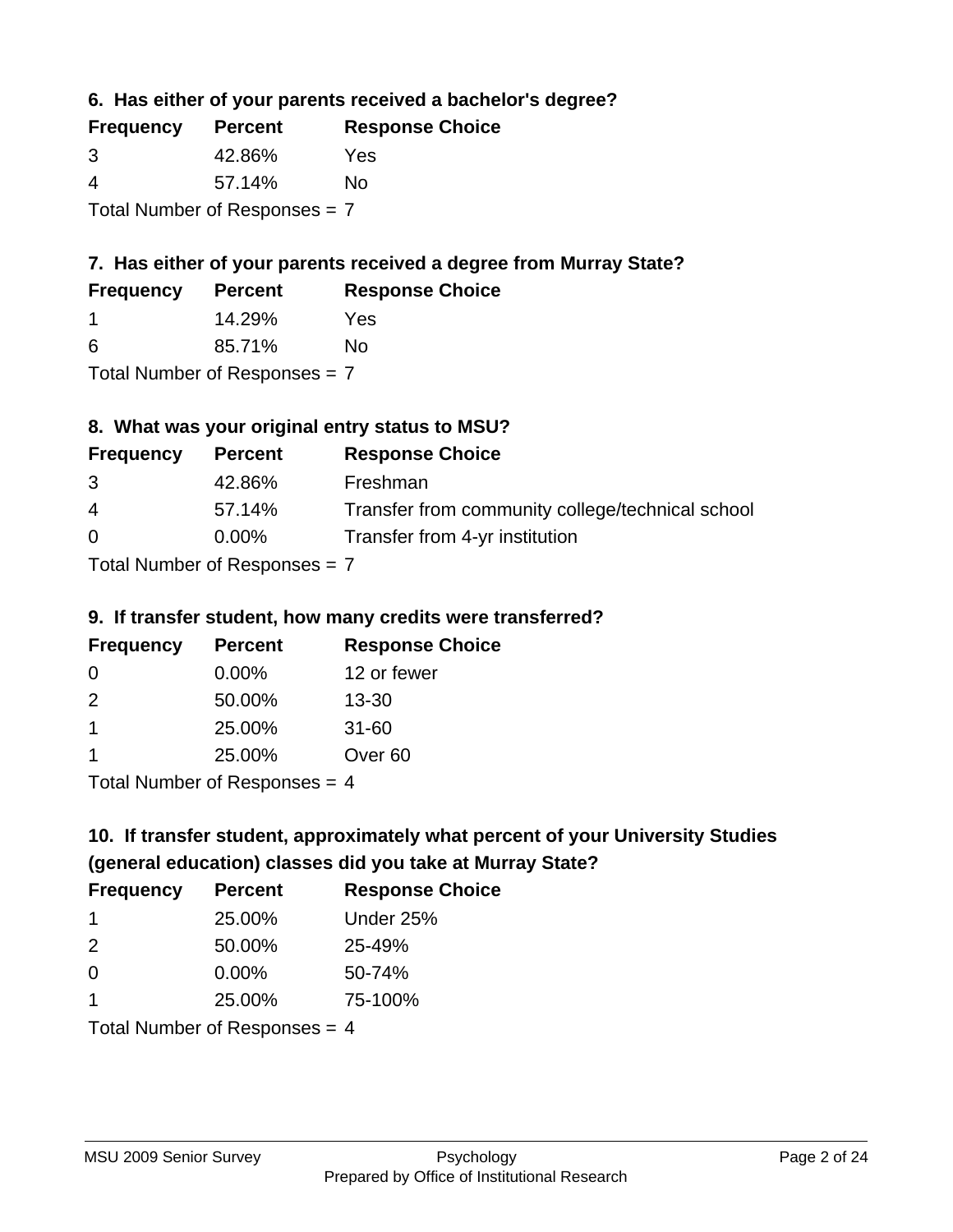#### **11. What has been your attendance status at MSU?**

| <b>Frequency</b>              | <b>Percent</b> | <b>Response Choice</b>     |
|-------------------------------|----------------|----------------------------|
| 7                             | 100.00%        | <b>Primarily full-time</b> |
| $\Omega$                      | $0.00\%$       | <b>Primarily part-time</b> |
| Total Number of Responses = 7 |                |                            |

#### **12. In which Residential College are you a member?**

| <b>Frequency</b> | <b>Percent</b> | <b>Response Choice</b>            |
|------------------|----------------|-----------------------------------|
| 0                | $0.00\%$       | Do not know                       |
| 0                | 0.00%          | <b>Clark College</b>              |
| 1                | 14.29%         | <b>Elizabeth College</b>          |
|                  | 14.29%         | <b>Franklin-Springer Colleges</b> |
|                  | 14.29%         | <b>Hart College</b>               |
|                  | 14.29%         | <b>Hester College</b>             |
|                  | 14.29%         | <b>Regents College</b>            |
|                  | 14.29%         | <b>Richmond College</b>           |
|                  | 14.29%         | <b>White College</b>              |

Total Number of Responses = 7

### **13. Have you ever received any type of Financial Aid while at MSU? (Scholarships, grants, work-study, etc.)**

| <b>Frequency</b> | <b>Percent</b> | <b>Response Choice</b> |
|------------------|----------------|------------------------|
| 5                | 71.43%         | Yes                    |
| 2                | 28.57%         | No.                    |
|                  |                |                        |

Total Number of Responses = 7

### **14. What degree are you seeking at this time?**

| <b>Frequency</b> | <b>Percent</b>                  | <b>Response Choice</b> |
|------------------|---------------------------------|------------------------|
| 0                | $0.00\%$                        | Associate              |
| 7                | 100.00%                         | <b>Baccalaureate</b>   |
|                  | Total Number of Responses $= 7$ |                        |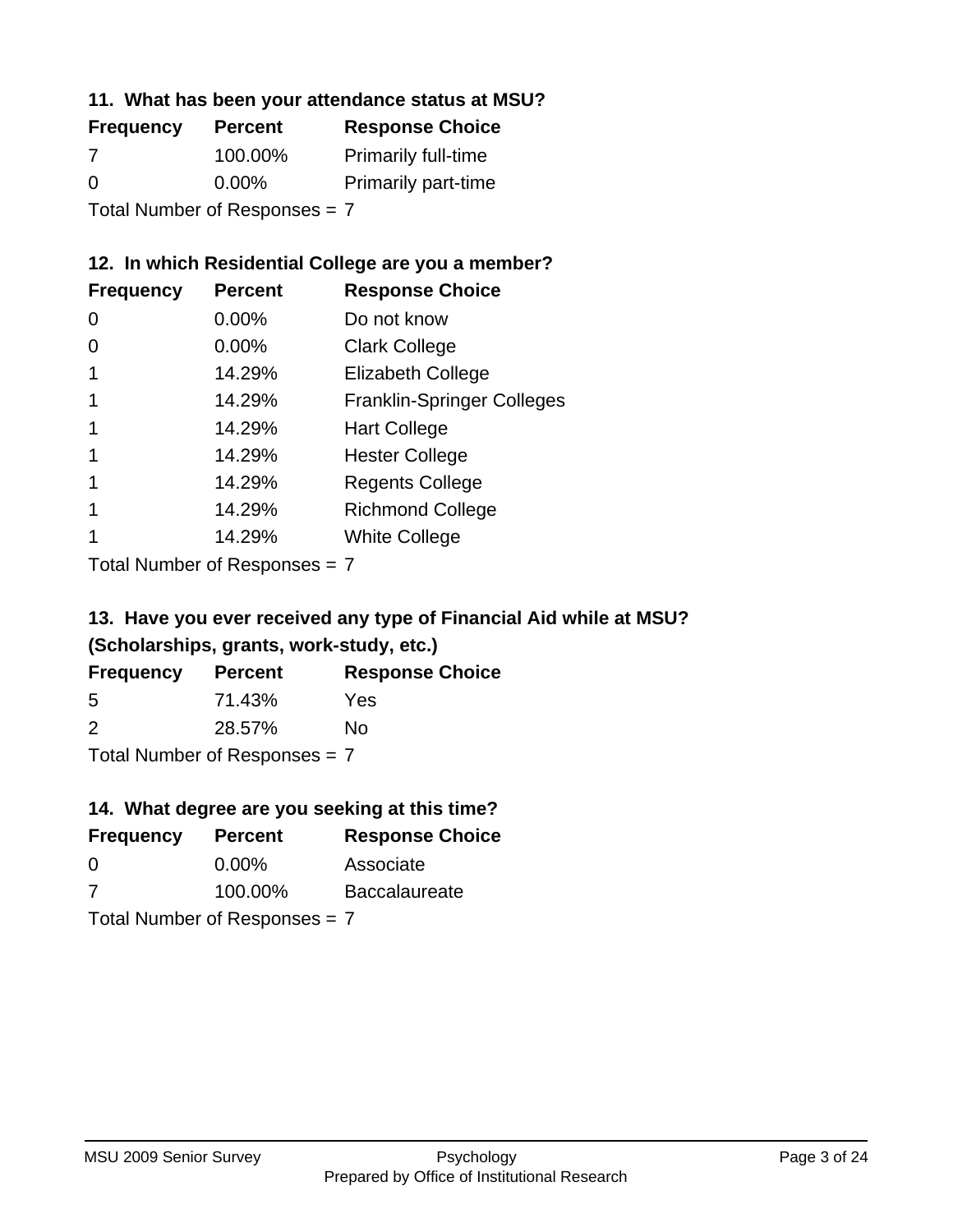**15. How many years will it take you to complete your degree from the point of your initial enrollment in college (including any time at a previous institution)?**

| <b>Frequency</b> | <b>Percent</b> | <b>Response Choice</b> |
|------------------|----------------|------------------------|
| $\Omega$         | 0.00%          | Two                    |
| 1                | 14.29%         | <b>Three</b>           |
| 2                | 28.57%         | Four                   |
| 3                | 42.86%         | Five                   |
| 0                | 0.00%          | <b>Six</b>             |
|                  | 14.29%         | More than six          |
|                  |                |                        |

Total Number of Responses = 7

#### **16. In what range does your grade point average fall?**

| <b>Frequency</b> | <b>Percent</b> | <b>Response Choice</b> |
|------------------|----------------|------------------------|
| -0               | $0.00\%$       | $2.00 - 2.50$          |
| $\mathcal{P}$    | 28.57%         | $2.51 - 3.00$          |
| -3               | 42.86%         | $3.01 - 3.50$          |
| $\mathcal{P}$    | 28.57%         | $3.51 - 4.00$          |
|                  |                |                        |

Total Number of Responses = 7

# **They are used to sort the data, and do not appear in this table Questions 17 and 18 relate to department and program information.**

### **19. For what purpose did you enroll at MSU?**

| <b>Frequency</b>            | <b>Percent</b> | <b>Response Choice</b>                    |
|-----------------------------|----------------|-------------------------------------------|
| 0                           | $0.00\%$       | To receive an associate degree            |
| 7                           | 100.00%        | To receive a baccalaureate degree         |
| $\overline{0}$              | $0.00\%$       | To take a few job related courses         |
| $\Omega$                    | $0.00\%$       | To transfer to another college/university |
| Total Number of Despesses 7 |                |                                           |

Total Number of Responses = 7

# **20. What is the highest degree you eventually hope to receive?**

| <b>Frequency</b>           | <b>Percent</b> | <b>Response Choice</b> |
|----------------------------|----------------|------------------------|
| 0                          | 0.00%          | Associate              |
| 0                          | 0.00%          | <b>Baccalaureate</b>   |
| $\mathbf 1$                | 14.29%         | Graduate               |
| 6                          | 85.71%         | Professional           |
| Tatal Number of Desperance |                |                        |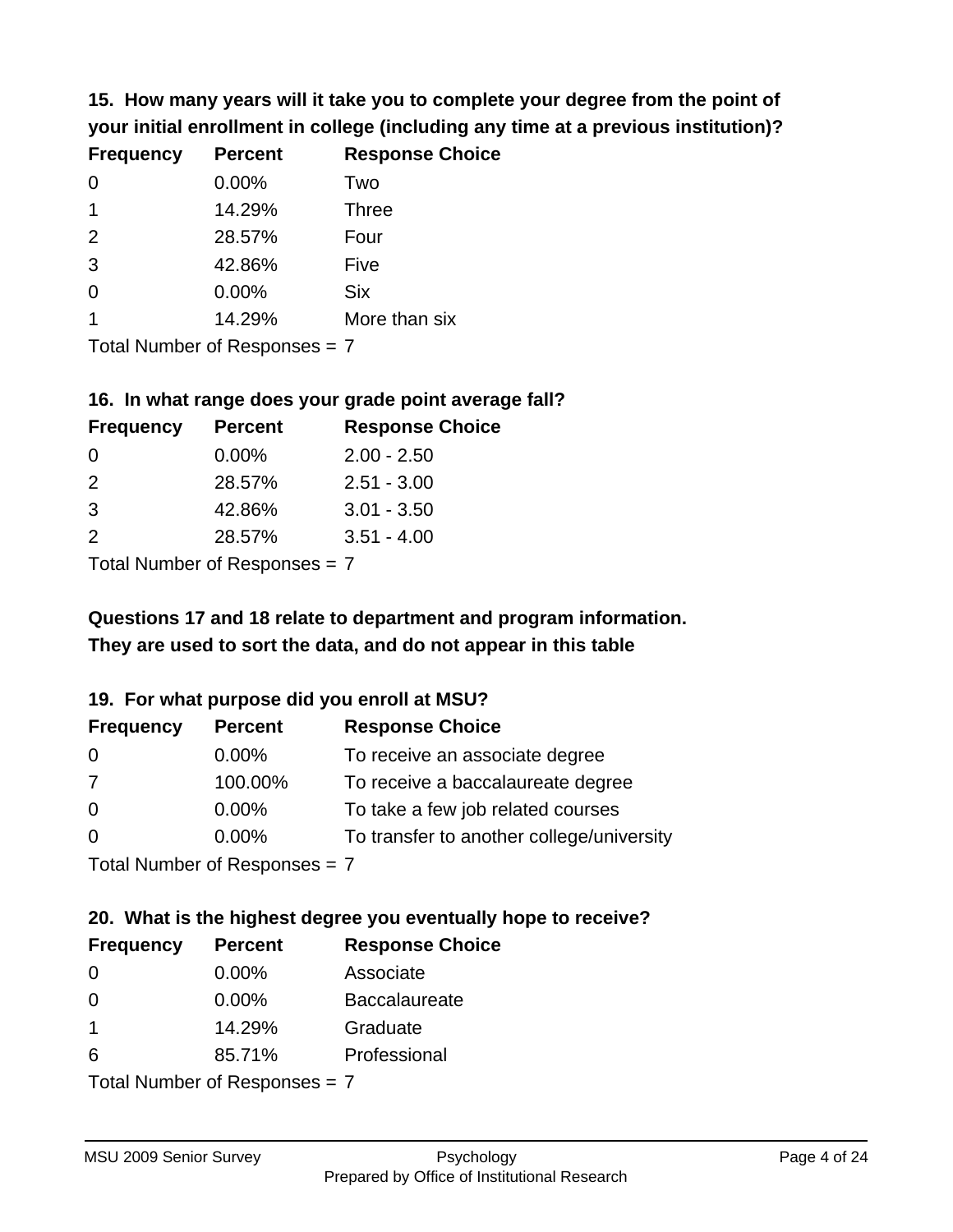#### **21. Which best describes your situation?**

| <b>Frequency</b> | <b>Percent</b> | <b>Response Choice</b>               |
|------------------|----------------|--------------------------------------|
| 3                | 42.86%         | Did not change major/area            |
|                  | 14.29%         | Did not initially declare major/area |
| 3                | 42.86%         | Changed major/area                   |

Total Number of Responses = 7

### **22. While school was in session during the past year, how many hours per week, on average, did you work for pay?**

| <b>Frequency</b> | <b>Percent</b> | <b>Response Choice</b> |
|------------------|----------------|------------------------|
| 2                | 28.57%         | Did not work           |
| $\Omega$         | 0.00%          | Worked 1-10 hrs        |
| 2                | 28.57%         | Worked 11-20 hrs       |
| 3                | 42.86%         | Worked 21-30 hrs       |
| $\Omega$         | 0.00%          | Worked 31-40 hrs       |
| $\Omega$         | 0.00%          | Worked over 40 hrs     |
|                  |                |                        |

Total Number of Responses = 7

#### **23. For the most part, were classes offered at times convenient to you?**

| <b>Frequency</b>              | <b>Percent</b> | <b>Response Choice</b> |
|-------------------------------|----------------|------------------------|
| -7                            | 100.00%        | Yes                    |
| $\Omega$                      | $0.00\%$       | Nο                     |
| Total Number of Responses = 7 |                |                        |

#### **24. If no, what time would you have preferred?**

| <b>Frequency</b>                | <b>Percent</b> | <b>Response Choice</b> |
|---------------------------------|----------------|------------------------|
| $\Omega$                        | $0.00\%$       | Late afternoon         |
| $\Omega$                        | 0.00%          | Evening                |
| $\Omega$                        | $0.00\%$       | Weekend                |
| $\Omega$                        | $0.00\%$       | During the day         |
| Total Number of Responses = $0$ |                |                        |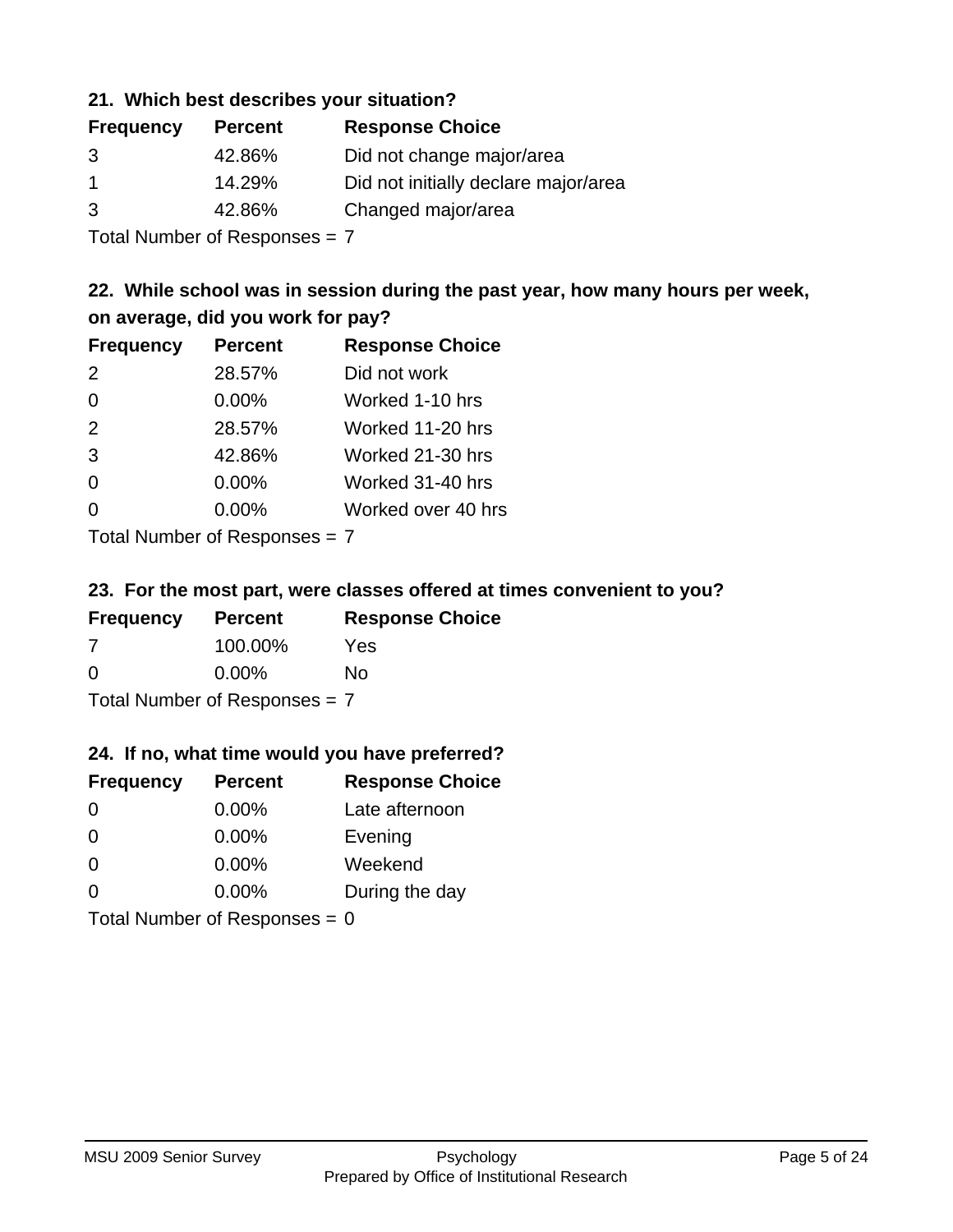#### **25. Which best describes the location where you completed the majority of your coursework?**

| <b>Frequency</b> | <b>Percent</b>            | <b>Response Choice</b> |
|------------------|---------------------------|------------------------|
| 7                | 100.00%                   | <b>Murray</b>          |
| $\overline{0}$   | 0.00%                     | Paducah                |
| $\overline{0}$   | 0.00%                     | Ft. Campbell           |
| $\overline{0}$   | 0.00%                     | Madisonville           |
| $\overline{0}$   | 0.00%                     | Hopkinsville           |
| $\overline{0}$   | 0.00%                     | Henderson              |
| 0                | 0.00%                     | On the Internet        |
| 0                | 0.00%                     | Other                  |
|                  | Total Number of Desponses |                        |

Total Number of Responses = 7

#### **26. Did you take any online courses while at Murray State?**

| <b>Frequency</b> | <b>Percent</b>                  | <b>Response Choice</b> |
|------------------|---------------------------------|------------------------|
| - 0              | $0.00\%$                        | Yes                    |
| -7               | 100.00%                         | No                     |
|                  | Total Number of Responses = $7$ |                        |

# **27. Did it take you an extra semester or more to complete degree requirements at Murray State?**

| <b>Frequency</b> | <b>Percent</b>             | <b>Response Choice</b> |
|------------------|----------------------------|------------------------|
| 4                | 57.14%                     | Yes                    |
| 3                | 42.86%                     | Nο                     |
|                  | Tatal Number of Desperance |                        |

Total Number of Responses = 7

#### **28. If yes, why did it take you an extra semester or more?**

| <b>Frequency</b>                | <b>Percent</b> | <b>Response Choice</b>                                       |  |
|---------------------------------|----------------|--------------------------------------------------------------|--|
| $\overline{2}$                  | 50.00%         | Work obligation limited my enrollment.                       |  |
| $\mathbf 0$                     | $0.00\%$       | Family obligations limited my enrollment.                    |  |
| $\mathbf 0$                     | $0.00\%$       | Tuition and other costs of attendance limited my enrollment. |  |
| 2                               | 50.00%         | A decision to change majors added to my requirements.        |  |
| $\mathbf 0$                     | $0.00\%$       | A required course or courses were not offered.               |  |
| $\overline{0}$                  | $0.00\%$       | Credits were lost transferring to Murray State.              |  |
| $\overline{0}$                  | $0.00\%$       | Other                                                        |  |
| Total Number of Responses $=$ 4 |                |                                                              |  |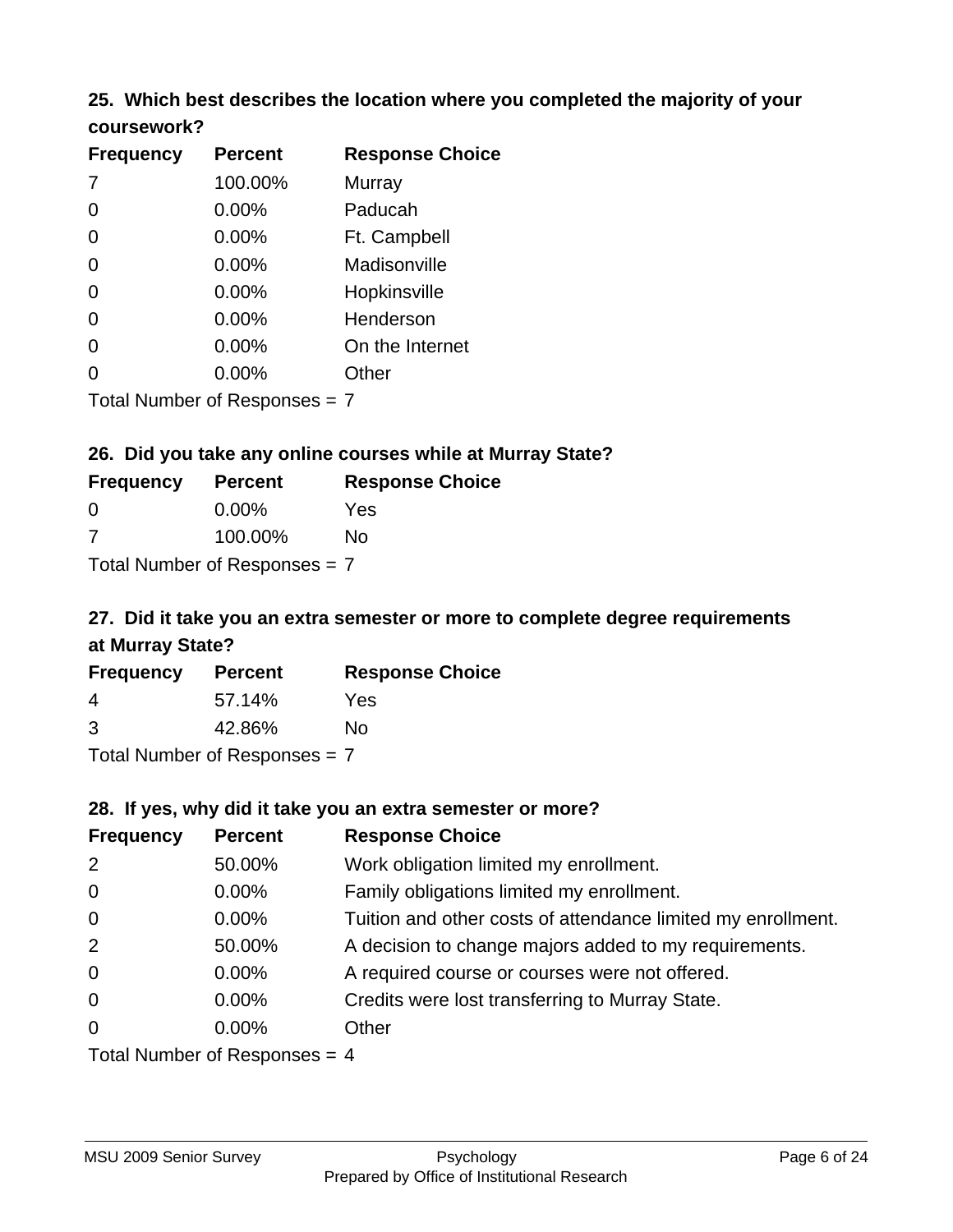### **29. Did you have trouble getting any course(s) you needed while at Murray State?**

| <b>Frequency</b>                | <b>Percent</b> | <b>Response Choice</b> |  |
|---------------------------------|----------------|------------------------|--|
|                                 | 14.29%         | Yes                    |  |
| -6                              | 85.71%         | Nο                     |  |
| Total Number of Responses = $7$ |                |                        |  |

### **30. If yes, why did you have trouble getting the course?**

| <b>Frequency</b> | <b>Percent</b> | <b>Response Choice</b>                                |
|------------------|----------------|-------------------------------------------------------|
| $\overline{1}$   | 100.00%        | Not offered the semester I needed it.                 |
| $\overline{0}$   | $0.00\%$       | Not offered at hours convenient to my work schedule.  |
| $\overline{0}$   | $0.00\%$       | Not offered at hours suitable for my school schedule. |
| $\overline{0}$   | $0.00\%$       | All course sections were closed.                      |
| $\overline{0}$   | $0.00\%$       | I was unaware of the prerequisites for the course.    |
|                  |                |                                                       |

Total Number of Responses = 1

### **31. Which statement best describes your experience with off-campus coop/internship?**

| <b>Frequency</b> | <b>Percent</b> | <b>Response Choice</b>             |
|------------------|----------------|------------------------------------|
| 7                | 100.00%        | Cannot judge, I did not have one.  |
| $\Omega$         | 0.00%          | My experience was very valuable.   |
| $\Omega$         | $0.00\%$       | My experience was valuable.        |
| $\Omega$         | 0.00%          | My experience was of little value. |
| $\Omega$         | 0.00%          | My experience was of no value.     |
|                  |                |                                    |

Total Number of Responses = 7

# **32. Which statement best describes your experience with on-campus faculty-directed research, scholarly, or creative project?**

| <b>Frequency</b> | <b>Percent</b>             | <b>Response Choice</b>             |
|------------------|----------------------------|------------------------------------|
| $\mathbf 1$      | 14.29%                     | Cannot judge; I did not have one.  |
| $\overline{4}$   | 57.14%                     | My experience was very valuable.   |
| 2                | 28.57%                     | My experience was valuable.        |
| $\Omega$         | $0.00\%$                   | My experience was of little value. |
| $\Omega$         | 0.00%                      | My experience was of no value.     |
|                  | Total Number of Deepersoon |                                    |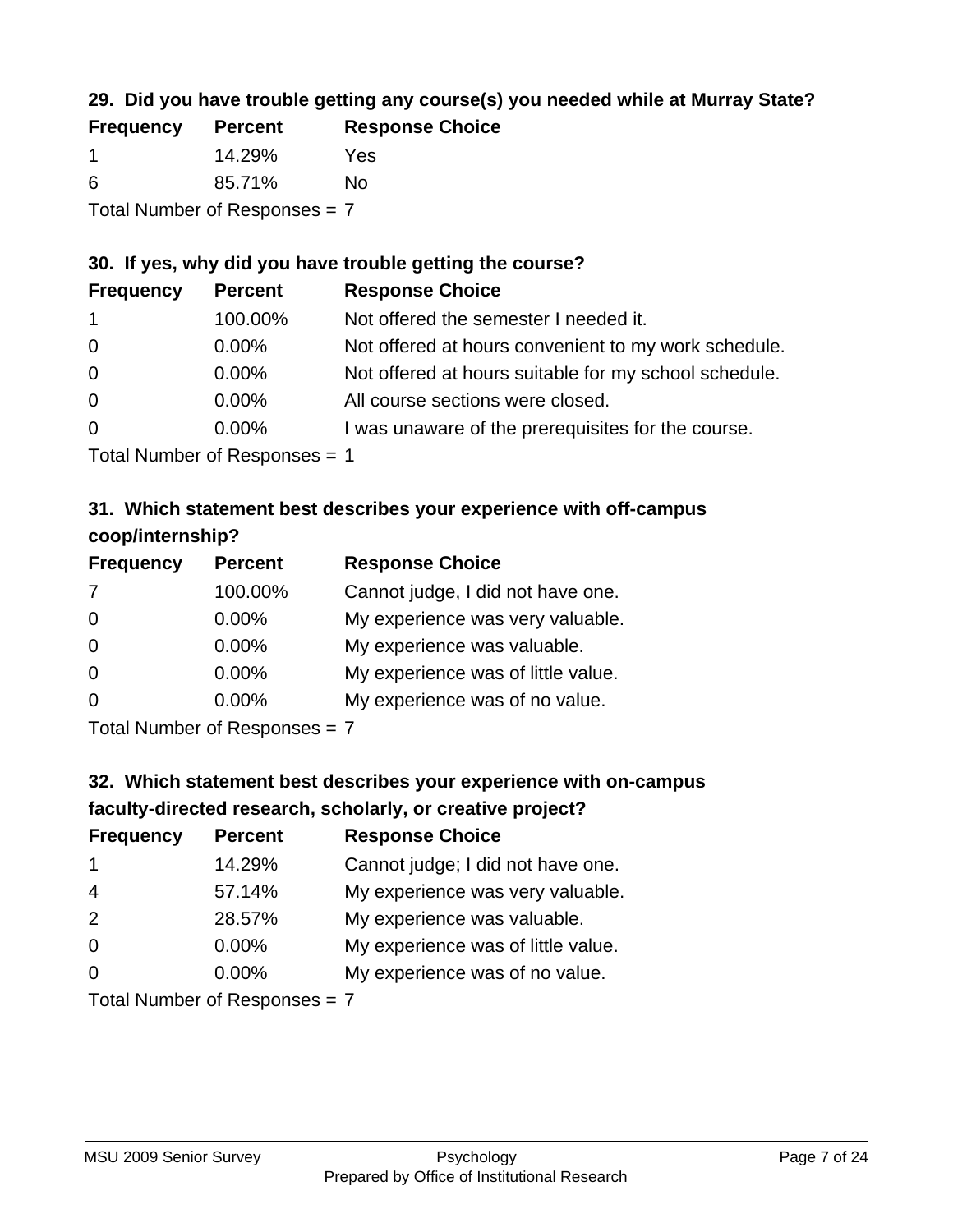#### **33. Which statement best describes your experience with academic advising in your major/area?**

| 111, 122, 111, 112, 121, 121, 131 |                |                                                       |  |
|-----------------------------------|----------------|-------------------------------------------------------|--|
| <b>Frequency</b>                  | <b>Percent</b> | <b>Response Choice</b>                                |  |
| 0                                 | $0.00\%$       | Cannot judge; I did not make use of the opportunity.  |  |
| $5\overline{)}$                   | 71.43%         | I was satisfied with information my adviser provided. |  |
| 2                                 | 28.57%         | Advice was inaccurate, incomplete, or misleading.     |  |
| $\overline{0}$                    | $0.00\%$       | My adviser was not available.                         |  |
|                                   |                |                                                       |  |

Total Number of Responses = 7

### **For questions 34-48, indicate the extent to which you were satisfied.**

|  | 34. Class size relative to type of course |  |  |
|--|-------------------------------------------|--|--|
|  |                                           |  |  |

| <b>Frequency</b>              | <b>Percent</b> | <b>Response Choice</b> |
|-------------------------------|----------------|------------------------|
| -5                            | 71.43%         | Very satisfied         |
| $\mathcal{P}$                 | 28.57%         | Satisfied              |
| $\Omega$                      | $0.00\%$       | <b>Dissatisfied</b>    |
| $\Omega$                      | $0.00\%$       | Very dissatisfied      |
| Total Number of Recnonces - 7 |                |                        |

Total Number of Responses  $=$   $\prime$ 

### **35. Out-of-class availability of faculty**

| <b>Frequency</b>           | <b>Percent</b> | <b>Response Choice</b> |
|----------------------------|----------------|------------------------|
| 3                          | 42.86%         | Very satisfied         |
| 3                          | 42.86%         | Satisfied              |
| $\mathbf 1$                | 14.29%         | <b>Dissatisfied</b>    |
| $\Omega$                   | 0.00%          | Very dissatisfied      |
| Tatal Number of Desperance |                |                        |

Total Number of Responses = 7

# **36. Effectiveness of your high school preparation for college work**

| <b>Frequency</b> | <b>Percent</b>                | <b>Response Choice</b> |
|------------------|-------------------------------|------------------------|
| 3                | 42.86%                        | Very satisfied         |
| $\mathcal{P}$    | 28.57%                        | Satisfied              |
| $\Omega$         | 0.00%                         | <b>Dissatisfied</b>    |
| $\mathcal{P}$    | 28.57%                        | Very dissatisfied      |
|                  | Total Number of Poenances - 7 |                        |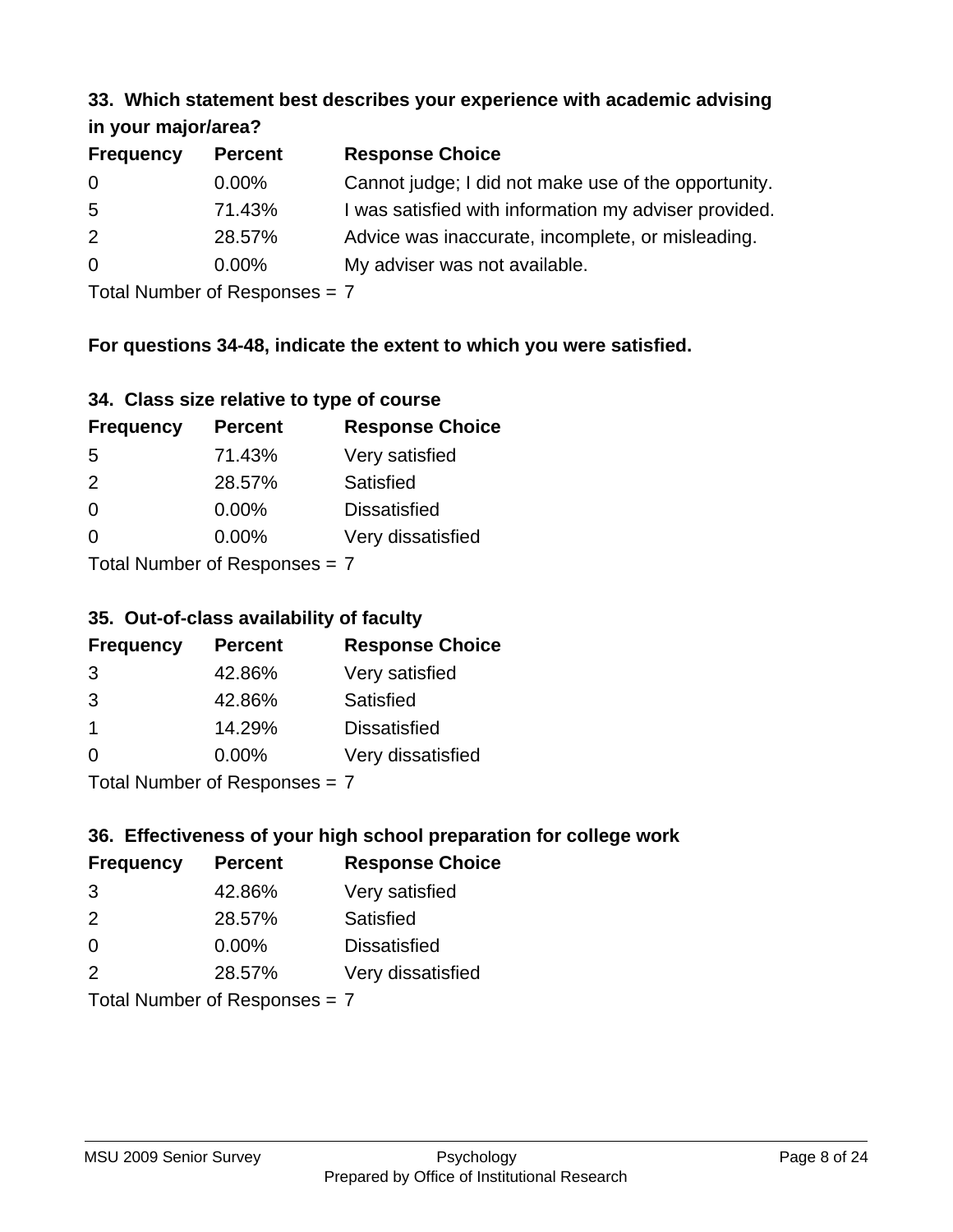### **37. Fairness of faculty in their treatment of individual students**

| <b>Frequency</b> | <b>Percent</b> | <b>Response Choice</b> |
|------------------|----------------|------------------------|
| 3                | 42.86%         | Very satisfied         |
| 3                | 42.86%         | Satisfied              |
| 0                | $0.00\%$       | <b>Dissatisfied</b>    |
|                  | 14.29%         | Very dissatisfied      |
|                  |                |                        |

Total Number of Responses = 7

#### **38. Overall quality of instruction at Murray State**

| <b>Frequency</b> | <b>Percent</b> | <b>Response Choice</b> |
|------------------|----------------|------------------------|
| $\mathcal{P}$    | 28.57%         | Very satisfied         |
| 5                | 71.43%         | Satisfied              |
| $\Omega$         | 0.00%          | <b>Dissatisfied</b>    |
| $\Omega$         | 0.00%          | Very dissatisfied      |
|                  |                |                        |

Total Number of Responses = 7

### **39. Quality of instruction in University Studies (General Education) courses**

| <b>Frequency</b> | <b>Percent</b>                                                                                                                                                                                                                 | <b>Response Choice</b> |
|------------------|--------------------------------------------------------------------------------------------------------------------------------------------------------------------------------------------------------------------------------|------------------------|
| 2                | 28.57%                                                                                                                                                                                                                         | Very satisfied         |
| 4                | 57.14%                                                                                                                                                                                                                         | Satisfied              |
| $\mathbf 1$      | 14.29%                                                                                                                                                                                                                         | <b>Dissatisfied</b>    |
| $\Omega$         | 0.00%                                                                                                                                                                                                                          | Very dissatisfied      |
|                  | The INDIAN Contract Contract Contract Contract Contract Contract Contract Contract Contract Contract Contract Contract Contract Contract Contract Contract Contract Contract Contract Contract Contract Contract Contract Cont |                        |

Total Number of Responses = 7

#### **40. Quality of instruction in your major**

| <b>Frequency</b> | <b>Percent</b> | <b>Response Choice</b> |
|------------------|----------------|------------------------|
| 4                | 57.14%         | Very satisfied         |
| $\mathcal{P}$    | 28.57%         | Satisfied              |
| $\mathbf 1$      | 14.29%         | <b>Dissatisfied</b>    |
| $\Omega$         | 0.00%          | Very dissatisfied      |
|                  |                |                        |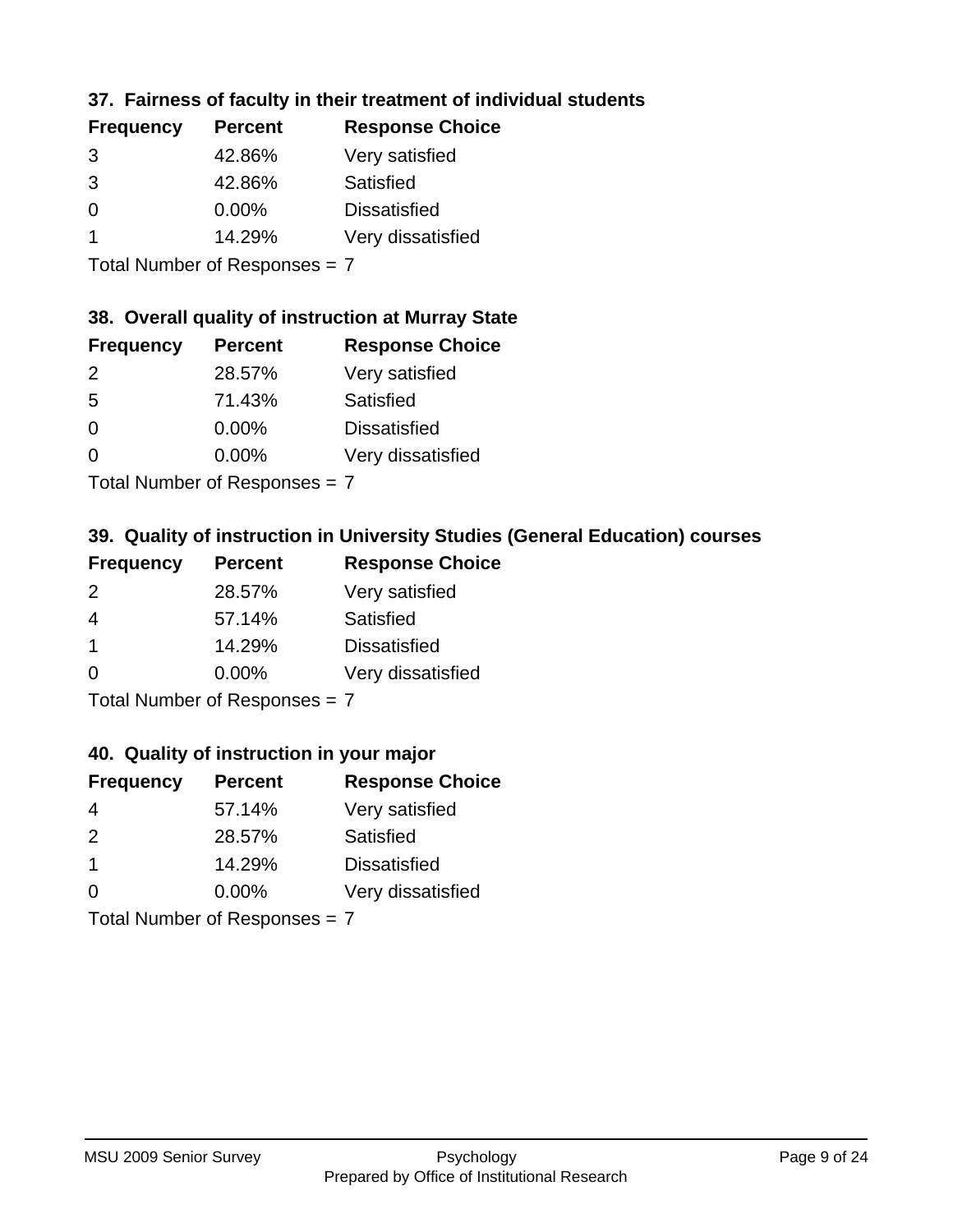### **41. Clarity of program objectives in your major**

| <b>Frequency</b> | <b>Percent</b> | <b>Response Choice</b> |
|------------------|----------------|------------------------|
| $\mathcal{P}$    | 28.57%         | Very satisfied         |
| .5               | 71.43%         | Satisfied              |
| 0                | $0.00\%$       | <b>Dissatisfied</b>    |
| ∩                | 0.00%          | Very dissatisfied      |
|                  |                |                        |

Total Number of Responses = 7

#### **42. Intellectual challenge of the academic program**

| <b>Frequency</b> | <b>Percent</b> | <b>Response Choice</b> |
|------------------|----------------|------------------------|
| 3                | 42.86%         | Very satisfied         |
| 4                | 57.14%         | Satisfied              |
| $\Omega$         | $0.00\%$       | <b>Dissatisfied</b>    |
| O                | $0.00\%$       | Very dissatisfied      |
|                  |                |                        |

Total Number of Responses = 7

### **43. Encouragement and information from your major department for employment after graduation**

| <b>Frequency</b> | <b>Percent</b> | <b>Response Choice</b> |
|------------------|----------------|------------------------|
| 0                | $0.00\%$       | Very satisfied         |
| 4                | 57.14%         | Satisfied              |
| 3                | 42.86%         | <b>Dissatisfied</b>    |
| 0                | $0.00\%$       | Very dissatisfied      |
|                  |                |                        |

Total Number of Responses = 7

### **44. Availability of opportunities to engage in a faculty-mentored research,**

### **scholarly, or creative project in your area of study/interest**

| <b>Frequency</b> | <b>Percent</b> | <b>Response Choice</b> |
|------------------|----------------|------------------------|
|                  | 14.29%         | Very satisfied         |
| 6                | 85.71%         | Satisfied              |
| $\Omega$         | $0.00\%$       | <b>Dissatisfied</b>    |
| $\Omega$         | 0.00%          | Very dissatisfied      |
|                  |                |                        |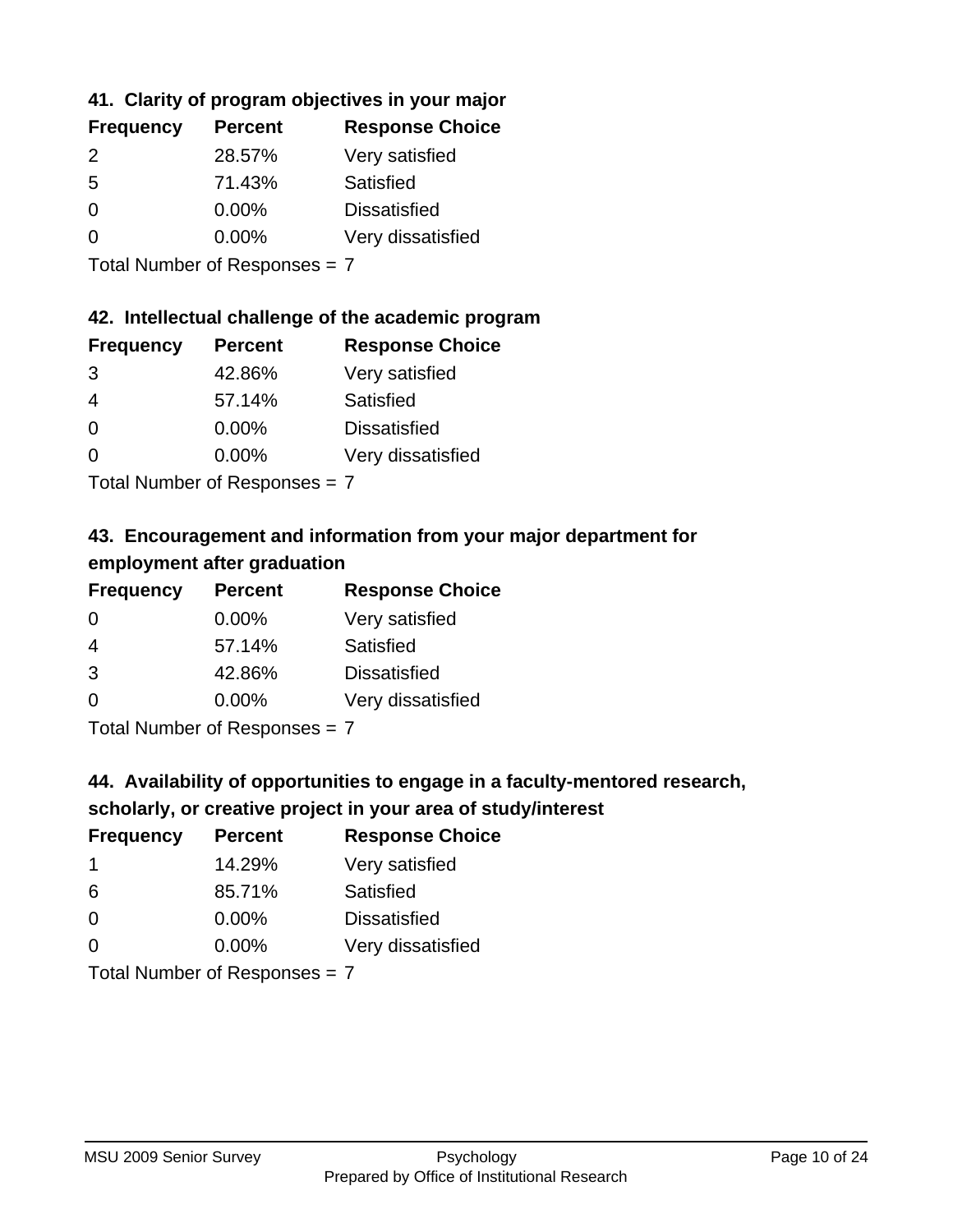#### **45. Library hours**

| <b>Frequency</b> | <b>Percent</b> | <b>Response Choice</b> |
|------------------|----------------|------------------------|
| 4                | 57.14%         | Very satisfied         |
| 1                | 14.29%         | Satisfied              |
| 2                | 28.57%         | <b>Dissatisfied</b>    |
| $\Omega$         | $0.00\%$       | Very dissatisfied      |
|                  |                |                        |

Total Number of Responses = 7

### **46. Effectiveness of library personnel in meeting your information needs**

| <b>Frequency</b> | <b>Percent</b> | <b>Response Choice</b> |
|------------------|----------------|------------------------|
|                  | 14.29%         | Very satisfied         |
| .5               | 71.43%         | Satisfied              |
|                  | 14.29%         | <b>Dissatisfied</b>    |
| $\Omega$         | $0.00\%$       | Very dissatisfied      |
|                  |                |                        |

Total Number of Responses = 7

### **47. Access to library resources on hand**

| <b>Frequency</b> | <b>Percent</b>            | <b>Response Choice</b> |
|------------------|---------------------------|------------------------|
| 0                | $0.00\%$                  | Very satisfied         |
| 5                | 71.43%                    | Satisfied              |
| $\mathcal{P}$    | 28.57%                    | <b>Dissatisfied</b>    |
| $\Omega$         | 0.00%                     | Very dissatisfied      |
|                  | Total Number of Deepensee |                        |

Total Number of Responses = 7

#### **48. Electronic access to library resources**

| <b>Frequency</b> | <b>Percent</b>             | <b>Response Choice</b> |
|------------------|----------------------------|------------------------|
| $\mathcal{P}$    | 28.57%                     | Very satisfied         |
| 3                | 42.86%                     | Satisfied              |
| 2                | 28.57%                     | <b>Dissatisfied</b>    |
| $\Omega$         | 0.00%                      | Very dissatisfied      |
|                  | Tatal Number of Desperance |                        |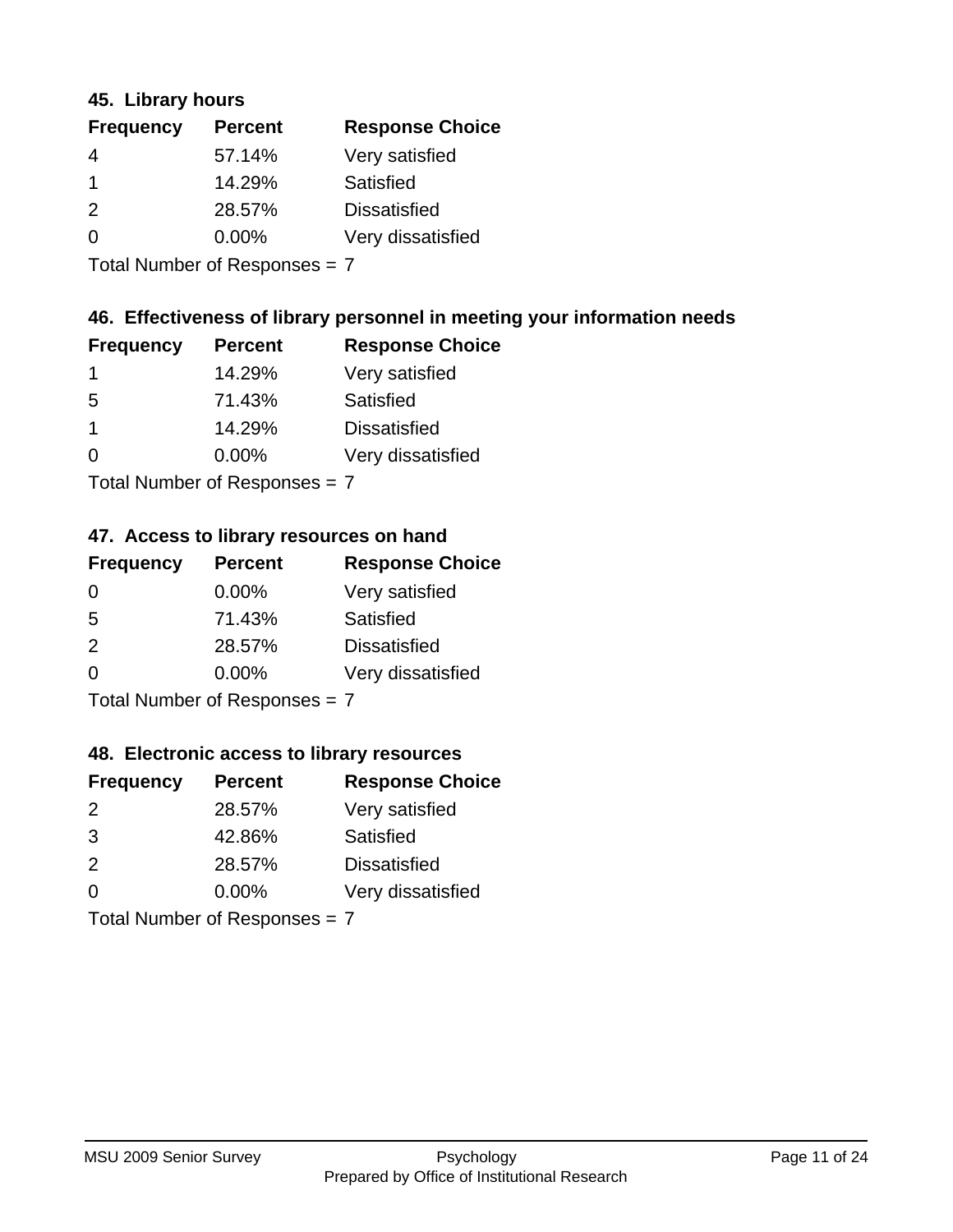**was in helping you achieve these goals. For questions 49-55, please indicate how effective University Studies at MSU** 

### **49. Writing Skills**

| <b>Frequency</b>                | <b>Percent</b> | <b>Response Choice</b> |
|---------------------------------|----------------|------------------------|
| $\Omega$                        | $0.00\%$       | Very effective         |
| 6                               | 100.00%        | Effective              |
| $\Omega$                        | $0.00\%$       | Ineffective            |
| $\Omega$                        | $0.00\%$       | Very ineffective       |
| Total Number of Responses = $6$ |                |                        |

**50. Speaking Skills**

| <b>Frequency</b>           | <b>Percent</b> | <b>Response Choice</b> |
|----------------------------|----------------|------------------------|
| $\Omega$                   | 0.00%          | Very effective         |
| -5                         | 83.33%         | Effective              |
| $\mathbf 1$                | 16.67%         | Ineffective            |
| $\Omega$                   | 0.00%          | Very ineffective       |
| Total Number of Denonone – |                |                        |

Total Number of Responses = 6

#### **51. Critical Thinking Skills**

| <b>Frequency</b>          | <b>Percent</b> | <b>Response Choice</b> |
|---------------------------|----------------|------------------------|
| $\Omega$                  | 0.00%          | Very effective         |
| 5                         | 83.33%         | Effective              |
| $\overline{\mathbf{1}}$   | 16.67%         | Ineffective            |
| $\Omega$                  | 0.00%          | Very ineffective       |
| Total Number of Desponses |                |                        |

Total Number of Responses = 6

### **52. Computer Technology**

| <b>Frequency</b>                | <b>Percent</b> | <b>Response Choice</b> |
|---------------------------------|----------------|------------------------|
| $\Omega$                        | $0.00\%$       | Very effective         |
| $\mathcal{P}$                   | 33.33%         | Effective              |
| 3                               | 50.00%         | Ineffective            |
| -1                              | 16.67%         | Very ineffective       |
| Total Number of Responses = $6$ |                |                        |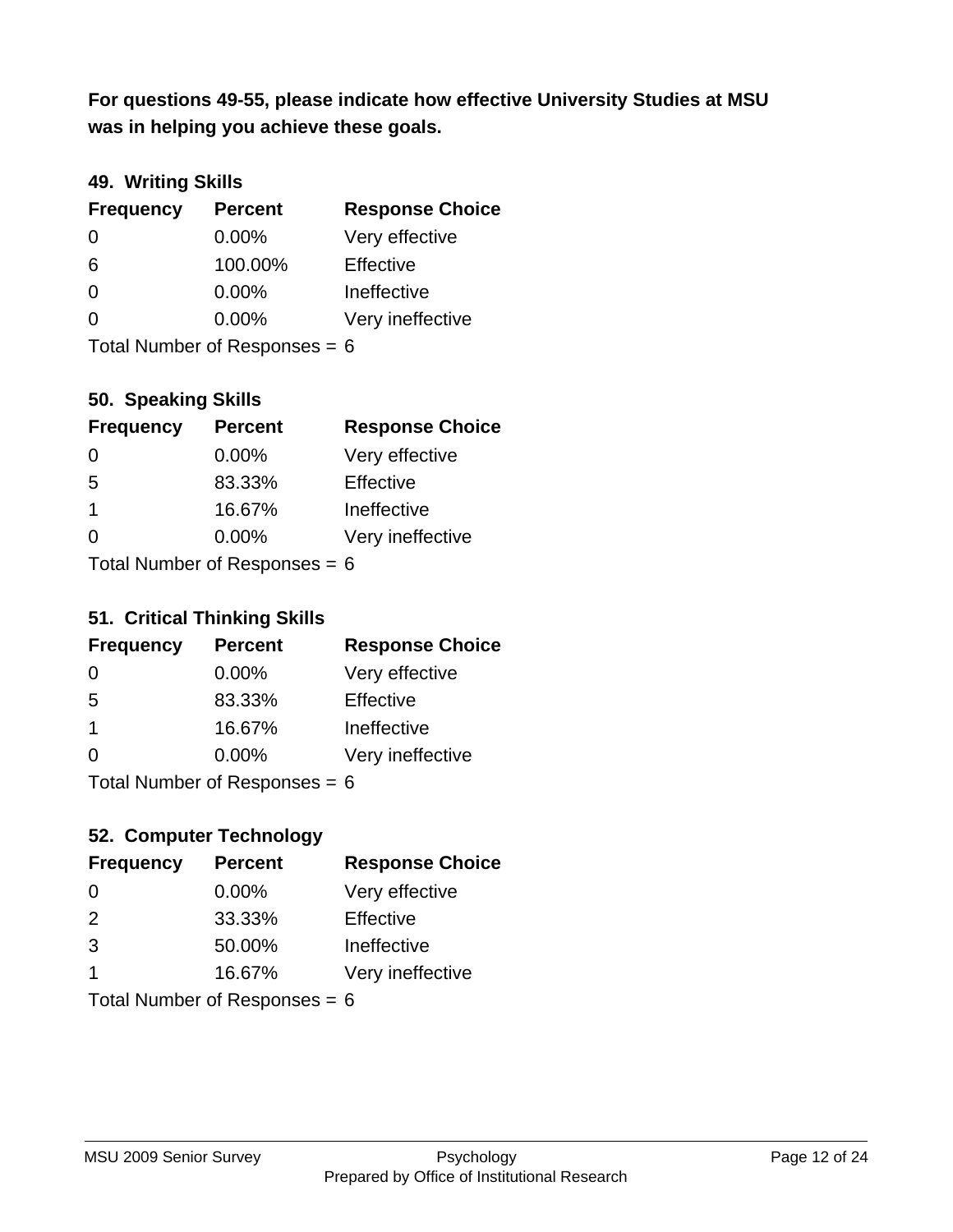### **53. General Knowledge in the liberal arts and sciences**

| <b>Frequency</b> | <b>Percent</b> | <b>Response Choice</b> |
|------------------|----------------|------------------------|
|                  | 16.67%         | Very effective         |
| .5               | 83.33%         | Effective              |
| $\Omega$         | $0.00\%$       | Ineffective            |
| $\Omega$         | $0.00\%$       | Very ineffective       |
|                  |                |                        |

Total Number of Responses = 6

### **54. International Perspectives**

| <b>Frequency</b> | <b>Percent</b> | <b>Response Choice</b> |
|------------------|----------------|------------------------|
| $\Omega$         | $0.00\%$       | Very effective         |
| 4                | 66.67%         | Effective              |
| $\mathcal{P}$    | 33.33%         | Ineffective            |
| $\Omega$         | 0.00%          | Very ineffective       |
|                  |                |                        |

Total Number of Responses  $= 6$ 

### **55. Stimulation of interest in areas outside your chosen field of study**

| <b>Frequency</b>           | <b>Percent</b> | <b>Response Choice</b> |
|----------------------------|----------------|------------------------|
| -0                         | $0.00\%$       | Very effective         |
| 3                          | 50.00%         | Effective              |
| $\mathcal{P}$              | 33.33%         | Ineffective            |
| -1                         | 16.67%         | Very ineffective       |
| Total Number of Denonone – |                |                        |

Total Number of Responses = 6

## **For questions 56-83, please indicate how satisfactorily the following met your needs**

#### **56. African-American Student Services**

| <b>Frequency</b> | <b>Percent</b>                  | <b>Response Choice</b> |
|------------------|---------------------------------|------------------------|
| 6                | 100.00%                         | Did not use            |
| $\Omega$         | 0.00%                           | Very satisfied         |
| $\Omega$         | 0.00%                           | Satisfied              |
| $\Omega$         | $0.00\%$                        | <b>Dissatisfied</b>    |
| $\Omega$         | 0.00%                           | Very dissatisfied      |
|                  | Total Number of Responses = $6$ |                        |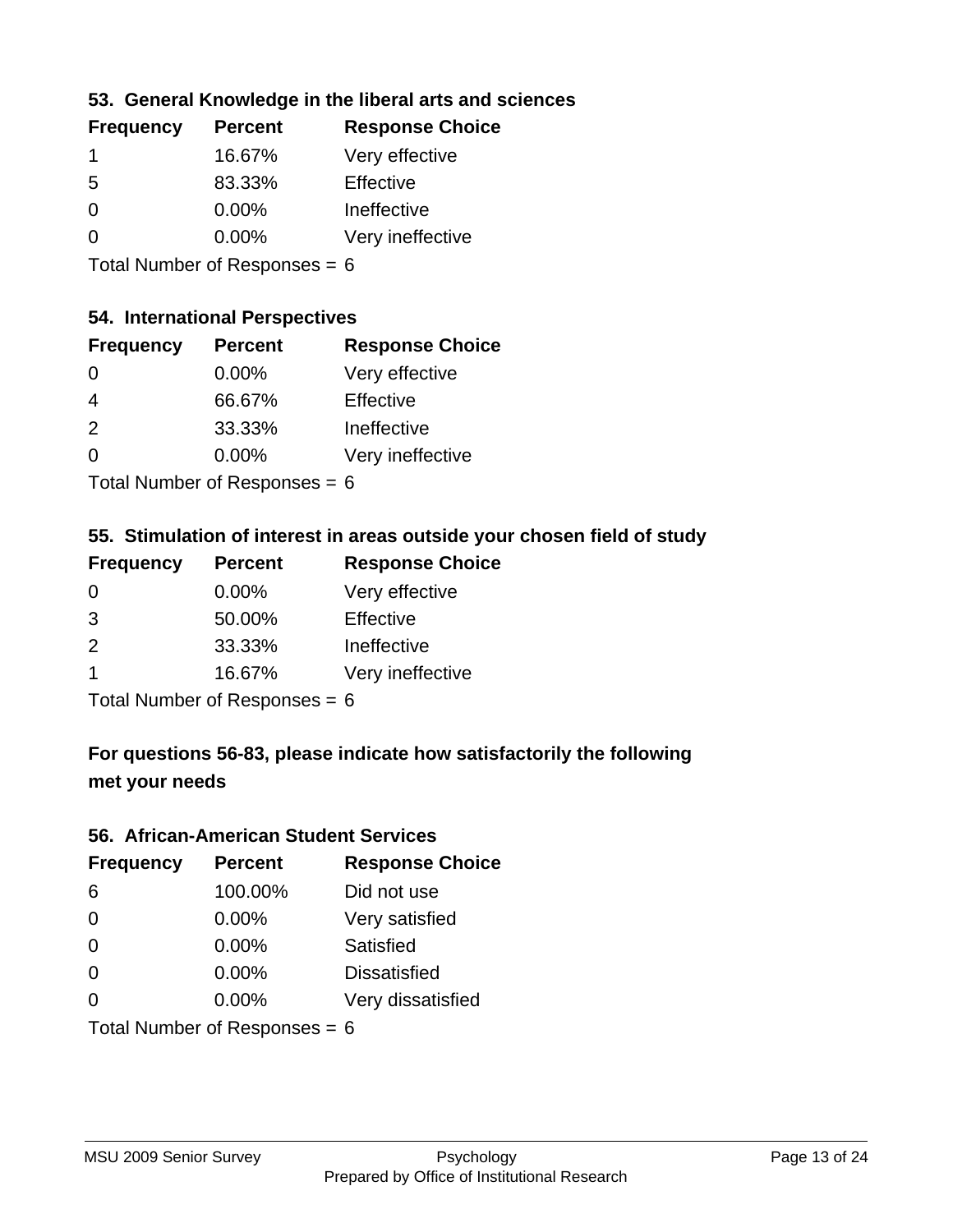#### **57. Career Services Office**

| <b>Frequency</b> | <b>Percent</b> | <b>Response Choice</b> |
|------------------|----------------|------------------------|
| 6                | 100.00%        | Did not use            |
|                  | 0.00%          | Very satisfied         |
|                  | $0.00\%$       | Satisfied              |
|                  | $0.00\%$       | <b>Dissatisfied</b>    |
|                  | $0.00\%$       | Very dissatisfied      |
|                  |                |                        |

Total Number of Responses = 6

# **58. Counseling and Testing Center**

| <b>Frequency</b>          | <b>Percent</b> | <b>Response Choice</b> |
|---------------------------|----------------|------------------------|
| -5                        | 83.33%         | Did not use            |
| 0                         | $0.00\%$       | Very satisfied         |
| 1                         | 16.67%         | <b>Satisfied</b>       |
| 0                         | $0.00\%$       | <b>Dissatisfied</b>    |
| ∩                         | $0.00\%$       | Very dissatisfied      |
| Total Number of Desponses |                |                        |

Total Number of Responses = 6

#### **59. Cultural programming and activities**

| <b>Frequency</b>              | <b>Percent</b> | <b>Response Choice</b> |
|-------------------------------|----------------|------------------------|
| 4                             | 57.14%         | Did not use            |
| 3                             | 42.86%         | Very satisfied         |
| $\Omega$                      | 0.00%          | Satisfied              |
| $\Omega$                      | $0.00\%$       | <b>Dissatisfied</b>    |
| $\Omega$                      | $0.00\%$       | Very dissatisfied      |
| Total Number of Responses = 7 |                |                        |

### **60. E-study courses**

| <b>Frequency</b>              | <b>Percent</b> | <b>Response Choice</b> |
|-------------------------------|----------------|------------------------|
| 5                             | 71.43%         | Did not use            |
| $\Omega$                      | 0.00%          | Very satisfied         |
| 2                             | 28.57%         | Satisfied              |
| $\Omega$                      | 0.00%          | <b>Dissatisfied</b>    |
| $\Omega$                      | $0.00\%$       | Very dissatisfied      |
| Total Number of Responses = 7 |                |                        |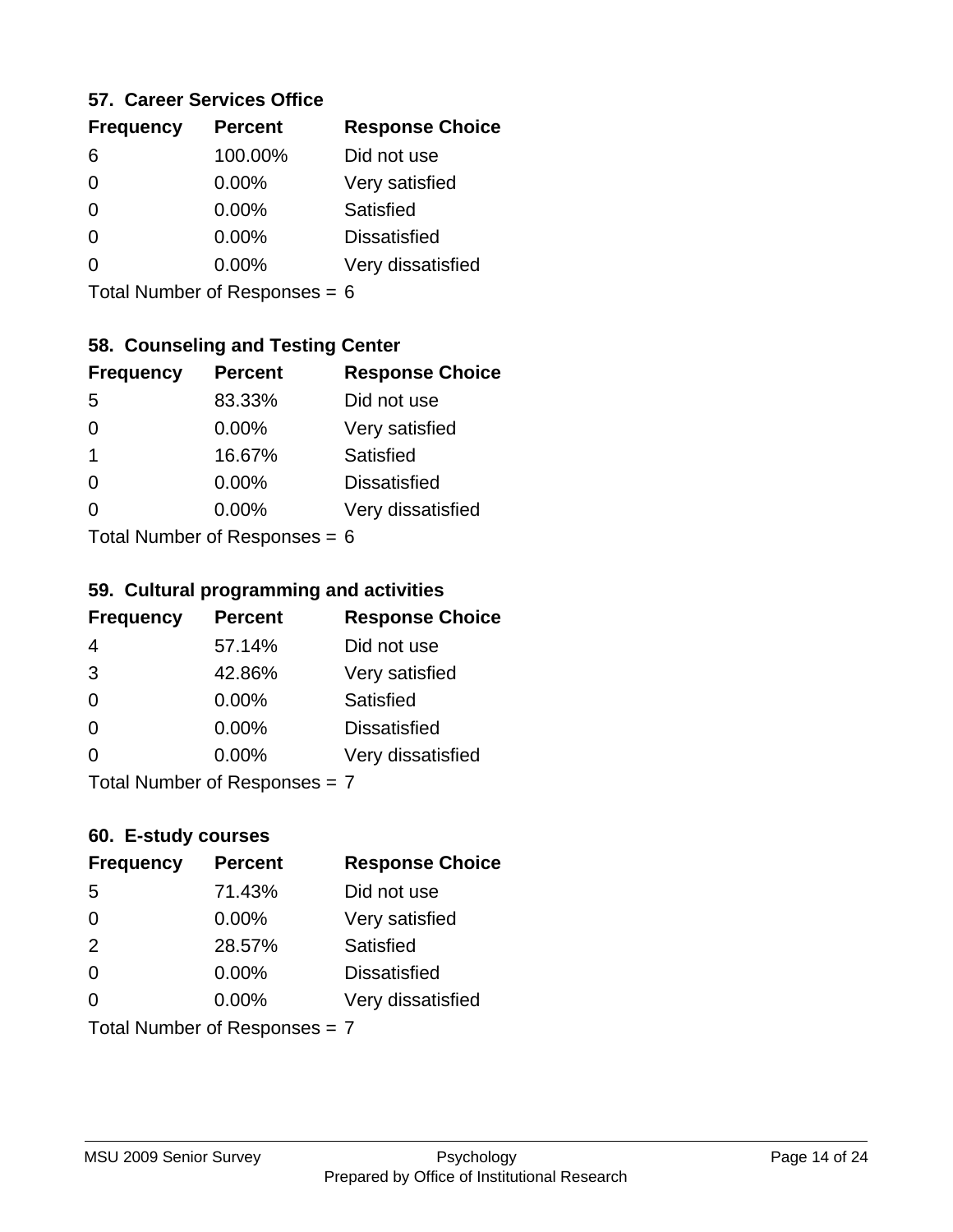#### **61. Food Services**

| <b>Frequency</b> | <b>Percent</b> | <b>Response Choice</b> |
|------------------|----------------|------------------------|
| 0                | 0.00%          | Did not use            |
| $\mathcal{P}$    | 33.33%         | Very satisfied         |
| 2                | 33.33%         | Satisfied              |
| 2                | 33.33%         | <b>Dissatisfied</b>    |
| ∩                | $0.00\%$       | Very dissatisfied      |
|                  |                |                        |

Total Number of Responses = 6

### **62. Greek life and activities**

| <b>Frequency</b>                | <b>Percent</b> | <b>Response Choice</b> |
|---------------------------------|----------------|------------------------|
| 4                               | 66.67%         | Did not use            |
| 0                               | 0.00%          | Very satisfied         |
| 1                               | 16.67%         | Satisfied              |
| $\Omega$                        | 0.00%          | <b>Dissatisfied</b>    |
| 1                               | 16.67%         | Very dissatisfied      |
| Total Number of Responses = $6$ |                |                        |

**63. Health Services**

| <b>Frequency</b> | <b>Percent</b> | <b>Response Choice</b> |
|------------------|----------------|------------------------|
| 2                | 33.33%         | Did not use            |
| 2                | 33.33%         | Very satisfied         |
| $\mathbf 1$      | 16.67%         | <b>Satisfied</b>       |
| $\overline{1}$   | 16.67%         | <b>Dissatisfied</b>    |
| $\Omega$         | 0.00%          | Very dissatisfied      |
|                  |                |                        |

Total Number of Responses  $= 6$ 

### **64. Honor Societies/Departmental Clubs/Special Interest Organizations**

| <b>Frequency</b>                | <b>Percent</b> | <b>Response Choice</b> |
|---------------------------------|----------------|------------------------|
| 2                               | 33.33%         | Did not use            |
| $\mathbf 1$                     | 16.67%         | Very satisfied         |
| 3                               | 50.00%         | Satisfied              |
| $\Omega$                        | 0.00%          | <b>Dissatisfied</b>    |
| 0                               | 0.00%          | Very dissatisfied      |
| Total Number of Responses = $6$ |                |                        |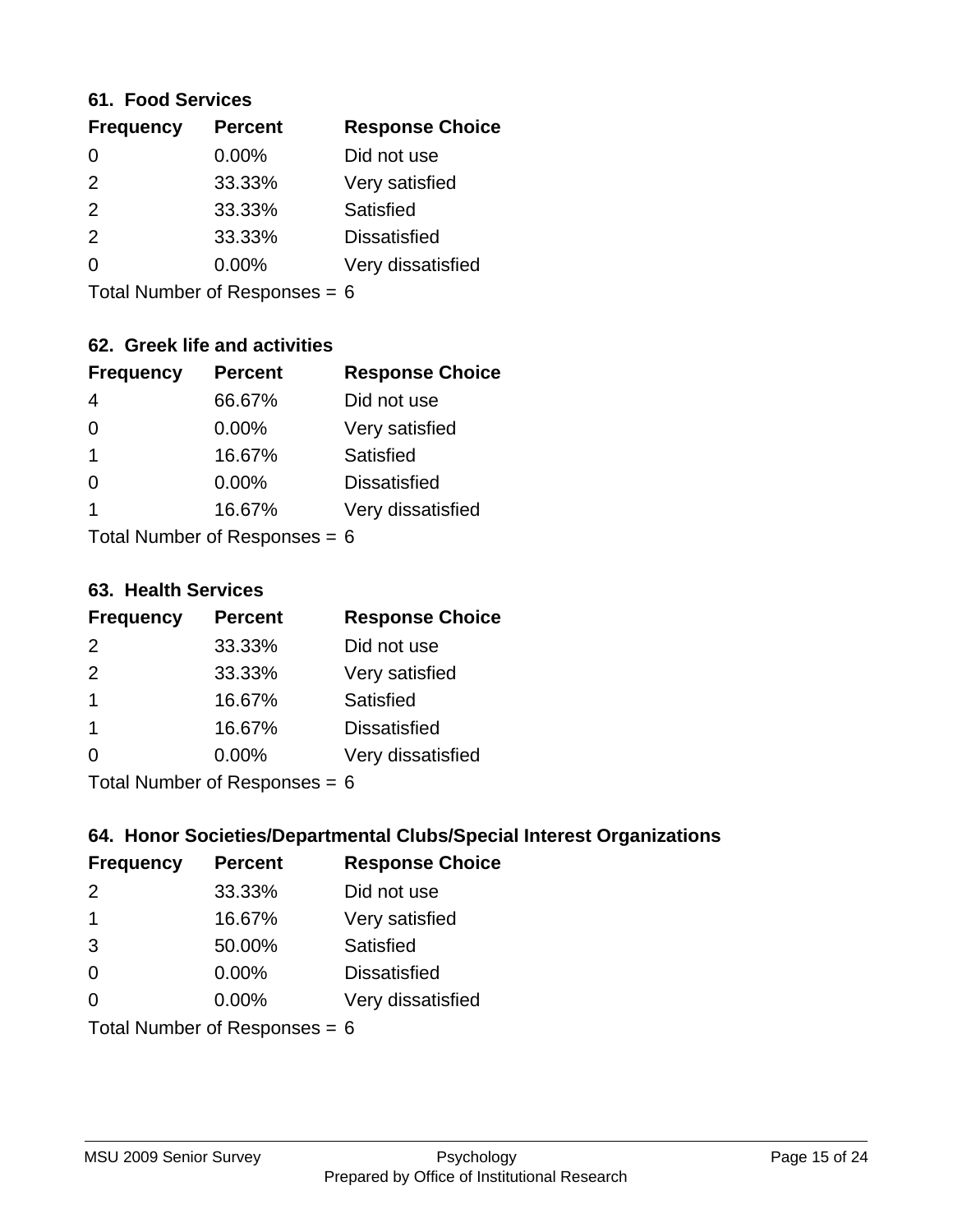#### **65. International Programs and activities**

| <b>Frequency</b> | <b>Percent</b> | <b>Response Choice</b> |
|------------------|----------------|------------------------|
| 3                | 50.00%         | Did not use            |
| 0                | $0.00\%$       | Very satisfied         |
| 3                | 50.00%         | Satisfied              |
|                  | $0.00\%$       | <b>Dissatisfied</b>    |
|                  | $0.00\%$       | Very dissatisfied      |
|                  |                |                        |

Total Number of Responses = 6

### **66. International student support services**

| <b>Frequency</b>          | <b>Percent</b> | <b>Response Choice</b> |
|---------------------------|----------------|------------------------|
| 6                         | 100.00%        | Did not use            |
| $\Omega$                  | 0.00%          | Very satisfied         |
| $\Omega$                  | $0.00\%$       | Satisfied              |
| $\Omega$                  | 0.00%          | <b>Dissatisfied</b>    |
| ∩                         | 0.00%          | Very dissatisfied      |
| Total Number of Desponses |                |                        |

Total Number of Responses = 6

#### **67. Intramural Sports and Recreation**

| <b>Frequency</b>              | <b>Percent</b> | <b>Response Choice</b> |
|-------------------------------|----------------|------------------------|
| 2                             | 33.33%         | Did not use            |
| $\mathbf 1$                   | 16.67%         | Very satisfied         |
| 3                             | 50.00%         | Satisfied              |
| $\Omega$                      | $0.00\%$       | <b>Dissatisfied</b>    |
| $\Omega$                      | $0.00\%$       | Very dissatisfied      |
| $Total Number of Denonce - 6$ |                |                        |

Total Number of Responses = 6

### **68. Lowry Center/Community College**

| <b>Frequency</b> | <b>Percent</b>                  | <b>Response Choice</b> |
|------------------|---------------------------------|------------------------|
| .5               | 83.33%                          | Did not use            |
| $\mathbf 1$      | 16.67%                          | Very satisfied         |
| $\Omega$         | 0.00%                           | Satisfied              |
| $\Omega$         | 0.00%                           | <b>Dissatisfied</b>    |
| $\Omega$         | $0.00\%$                        | Very dissatisfied      |
|                  | Total Number of Responses = $6$ |                        |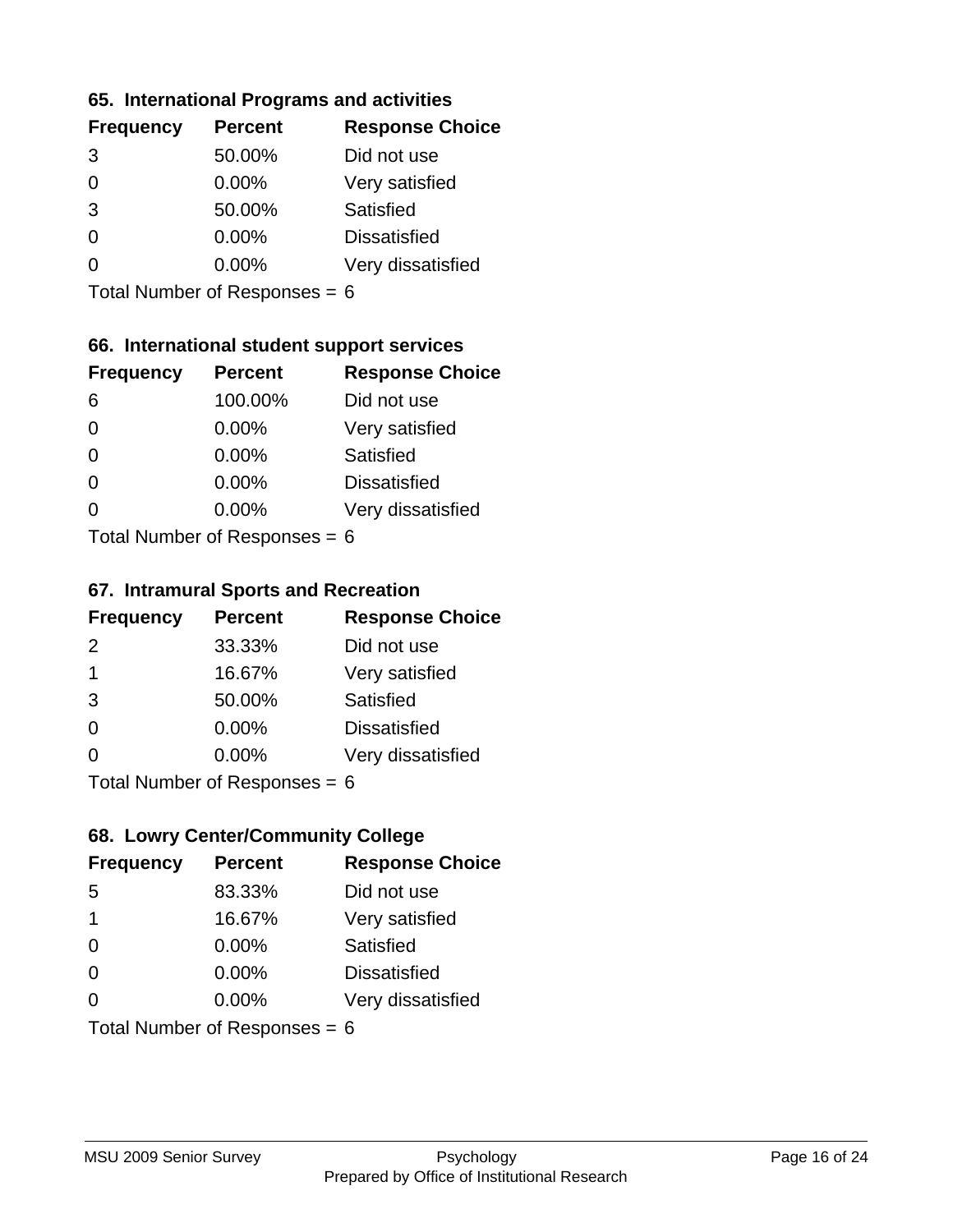### **69. Library**

| <b>Frequency</b> | <b>Percent</b> | <b>Response Choice</b> |
|------------------|----------------|------------------------|
| 1                | 14.29%         | Did not use            |
| 3                | 42.86%         | Very satisfied         |
| $\mathcal{P}$    | 28.57%         | Satisfied              |
| 1                | 14.29%         | <b>Dissatisfied</b>    |
| ∩                | $0.00\%$       | Very dissatisfied      |
|                  |                |                        |

Total Number of Responses = 7

### **70. MAP Report**

| <b>Frequency</b>              | <b>Percent</b> | <b>Response Choice</b> |
|-------------------------------|----------------|------------------------|
| 1                             | 14.29%         | Did not use            |
| 1                             | 14.29%         | Very satisfied         |
| 3                             | 42.86%         | Satisfied              |
| 2                             | 28.57%         | <b>Dissatisfied</b>    |
| ∩                             | $0.00\%$       | Very dissatisfied      |
| Total Number of Responses = 7 |                |                        |

#### **71. MSU Web site**

| <b>Frequency</b> | <b>Percent</b>                | <b>Response Choice</b> |
|------------------|-------------------------------|------------------------|
| $\Omega$         | $0.00\%$                      | Did not use            |
| $\overline{4}$   | 57.14%                        | Very satisfied         |
| 2                | 28.57%                        | Satisfied              |
| $\overline{1}$   | 14.29%                        | <b>Dissatisfied</b>    |
| ∩                | $0.00\%$                      | Very dissatisfied      |
|                  | Total Number of Responses = 7 |                        |

# **72. NCAA Sports**

| <b>Frequency</b>        | <b>Percent</b>                  | <b>Response Choice</b> |
|-------------------------|---------------------------------|------------------------|
| 3                       | 50.00%                          | Did not use            |
| $\overline{\mathbf{1}}$ | 16.67%                          | Very satisfied         |
| $\Omega$                | $0.00\%$                        | <b>Satisfied</b>       |
| 2                       | 33.33%                          | <b>Dissatisfied</b>    |
| $\Omega$                | 0.00%                           | Very dissatisfied      |
|                         | Total Number of Responses = $6$ |                        |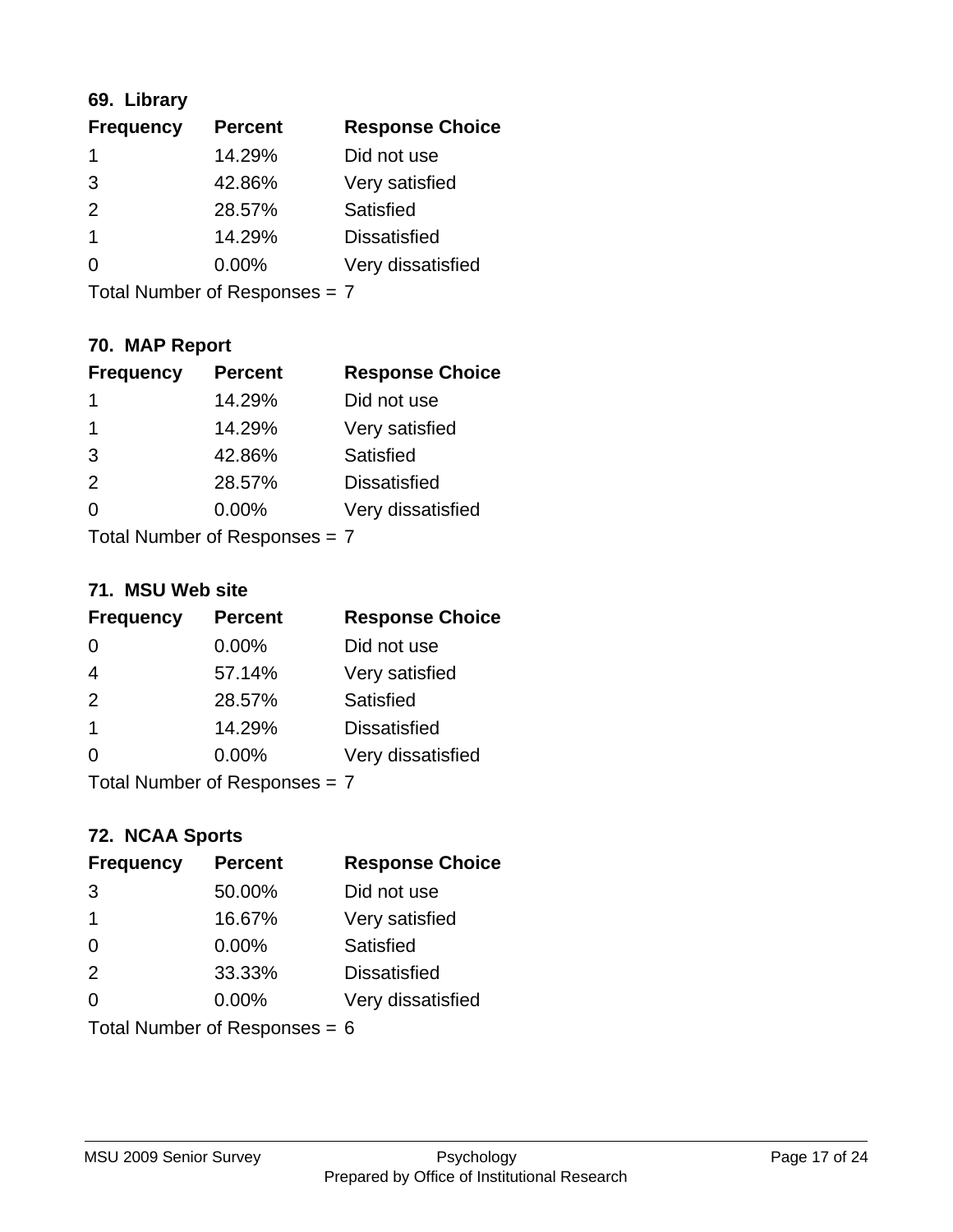#### **73. Online courses that are not e-study**

| <b>Frequency</b> | <b>Percent</b> | <b>Response Choice</b> |
|------------------|----------------|------------------------|
| 6                | 100.00%        | Did not use            |
|                  | 0.00%          | Very satisfied         |
|                  | $0.00\%$       | Satisfied              |
|                  | $0.00\%$       | <b>Dissatisfied</b>    |
|                  | $0.00\%$       | Very dissatisfied      |
|                  |                |                        |

Total Number of Responses = 6

### **74. Racer Touch Registration**

| <b>Frequency</b>          | <b>Percent</b> | <b>Response Choice</b> |
|---------------------------|----------------|------------------------|
| 0                         | 0.00%          | Did not use            |
| 1                         | 14.29%         | Very satisfied         |
| 2                         | 28.57%         | <b>Satisfied</b>       |
| 2                         | 28.57%         | <b>Dissatisfied</b>    |
| $\mathcal{P}$             | 28.57%         | Very dissatisfied      |
| Total Number of Doopenoon |                |                        |

Total Number of Responses = 7

### **75. Residential College programming and activities**

| <b>Frequency</b>          | <b>Percent</b> | <b>Response Choice</b> |
|---------------------------|----------------|------------------------|
| $\mathbf 1$               | 16.67%         | Did not use            |
| -1                        | 16.67%         | Very satisfied         |
| $\overline{4}$            | 66.67%         | Satisfied              |
| $\Omega$                  | 0.00%          | <b>Dissatisfied</b>    |
| $\Omega$                  | 0.00%          | Very dissatisfied      |
| Total Number of DoEROR 0. |                |                        |

Total Number of Responses = 6

### **76. Scholarships/grants/student employment**

| <b>Frequency</b>              | <b>Percent</b> | <b>Response Choice</b> |
|-------------------------------|----------------|------------------------|
| $\mathcal{P}$                 | 28.57%         | Did not use            |
| $\mathbf 1$                   | 14.29%         | Very satisfied         |
| 2                             | 28.57%         | Satisfied              |
| 2                             | 28.57%         | <b>Dissatisfied</b>    |
| $\Omega$                      | 0.00%          | Very dissatisfied      |
| Total Number of Responses = 7 |                |                        |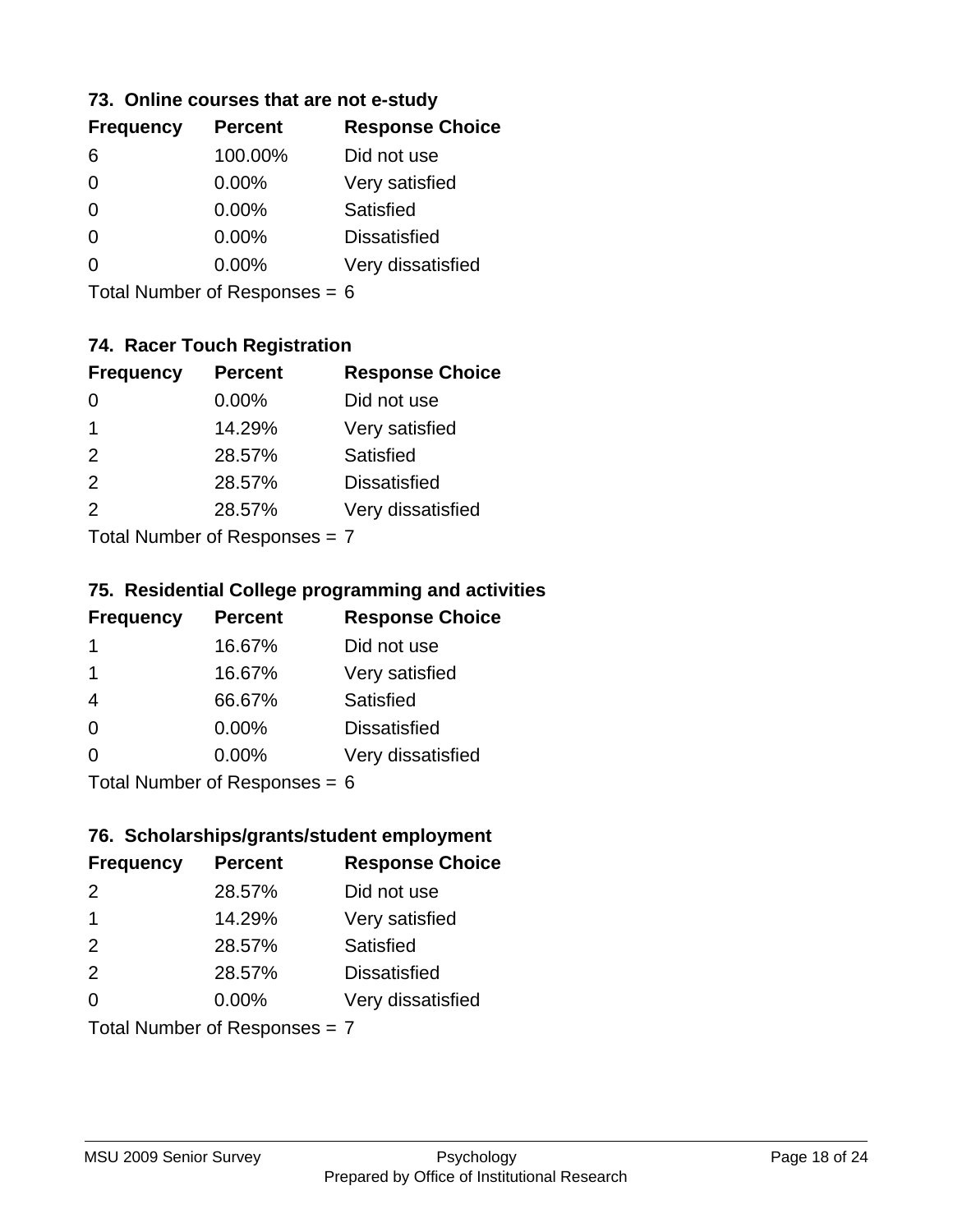#### **77. Security Services**

| <b>Frequency</b> | <b>Percent</b> | <b>Response Choice</b> |
|------------------|----------------|------------------------|
| 3                | 50.00%         | Did not use            |
| $\mathcal{P}$    | 33.33%         | Very satisfied         |
| -1               | 16.67%         | Satisfied              |
| $\Omega$         | $0.00\%$       | <b>Dissatisfied</b>    |
| O                | $0.00\%$       | Very dissatisfied      |
|                  |                |                        |

Total Number of Responses = 6

### **78. Services for non-traditional students**

| <b>Frequency</b>          | <b>Percent</b> | <b>Response Choice</b> |
|---------------------------|----------------|------------------------|
| 6                         | 100.00%        | Did not use            |
| 0                         | 0.00%          | Very satisfied         |
| $\Omega$                  | 0.00%          | Satisfied              |
| $\Omega$                  | 0.00%          | <b>Dissatisfied</b>    |
| 0                         | $0.00\%$       | Very dissatisfied      |
| Total Number of Despasses |                |                        |

Total Number of Responses = 6

### **79. Student Support Services (Trio)**

| <b>Frequency</b>              | <b>Percent</b> | <b>Response Choice</b> |
|-------------------------------|----------------|------------------------|
| 6                             | 100.00%        | Did not use            |
| $\Omega$                      | $0.00\%$       | Very satisfied         |
| $\Omega$                      | $0.00\%$       | Satisfied              |
| $\Omega$                      | $0.00\%$       | <b>Dissatisfied</b>    |
| $\Omega$                      | $0.00\%$       | Very dissatisfied      |
| $Total Number of Denonce - 6$ |                |                        |

I otal Number of Responses  $= 6$ 

### **80. Student PIN System**

| <b>Frequency</b> | <b>Percent</b>                | <b>Response Choice</b> |
|------------------|-------------------------------|------------------------|
| $\Omega$         | 0.00%                         | Did not use            |
| 2                | 28.57%                        | Very satisfied         |
| 5                | 71.43%                        | Satisfied              |
| $\Omega$         | $0.00\%$                      | <b>Dissatisfied</b>    |
| $\Omega$         | 0.00%                         | Very dissatisfied      |
|                  | Total Number of Responses = 7 |                        |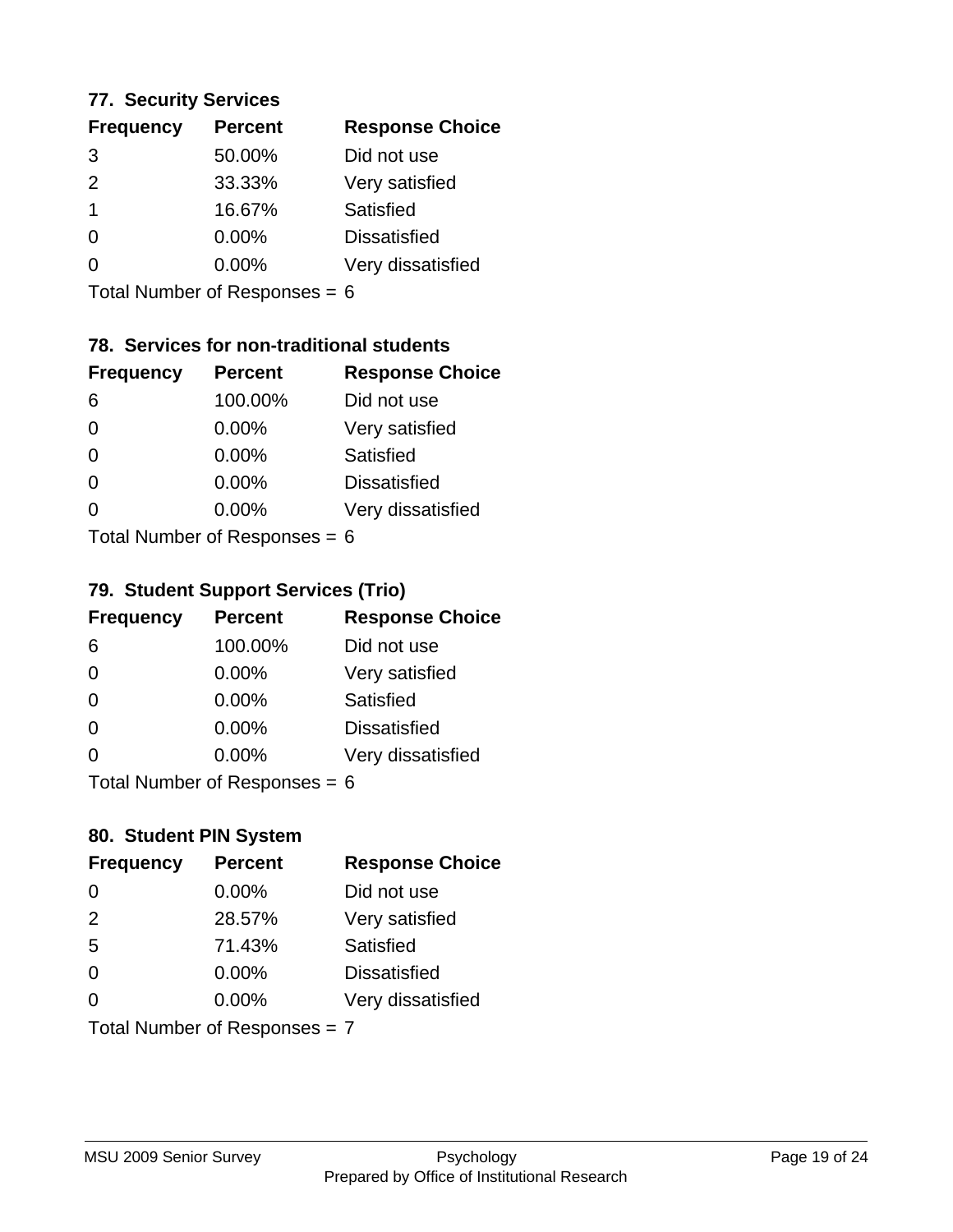### **81. Student Records/Transcript Services**

| <b>Frequency</b> | <b>Percent</b> | <b>Response Choice</b> |
|------------------|----------------|------------------------|
| 3                | 42.86%         | Did not use            |
| 1                | 14.29%         | Very satisfied         |
| 3                | 42.86%         | Satisfied              |
| ∩                | $0.00\%$       | <b>Dissatisfied</b>    |
|                  | $0.00\%$       | Very dissatisfied      |

Total Number of Responses = 7

### **82. Computer and Internet access for study and research needs**

| <b>Frequency</b>           | <b>Percent</b> | <b>Response Choice</b> |
|----------------------------|----------------|------------------------|
| 0                          | 0.00%          | Did not use            |
| 2                          | 33.33%         | Very satisfied         |
| 3                          | 50.00%         | <b>Satisfied</b>       |
| 1                          | 16.67%         | <b>Dissatisfied</b>    |
| 0                          | 0.00%          | Very dissatisfied      |
| Tatal Number of Desperance |                |                        |

Total Number of Responses = 6

#### **83. Women's Center**

| <b>Frequency</b>          | <b>Percent</b> | <b>Response Choice</b> |
|---------------------------|----------------|------------------------|
| 6                         | 100.00%        | Did not use            |
| $\Omega$                  | 0.00%          | Very satisfied         |
| $\Omega$                  | $0.00\%$       | Satisfied              |
| $\Omega$                  | 0.00%          | <b>Dissatisfied</b>    |
| $\Omega$                  | $0.00\%$       | Very dissatisfied      |
| Total Number of Despenses |                |                        |

Total Number of Responses = 6

### **84. To what extent did you participate in Residential College activities?**

| <b>Frequency</b>            | <b>Percent</b> | <b>Response Choice</b> |
|-----------------------------|----------------|------------------------|
| 3                           | 42.86%         | Did not participate    |
|                             | 14.29%         | Frequently             |
| $\mathcal{P}$               | 28.57%         | Occasionally           |
|                             | 14.29%         | Seldom                 |
| Tatal Manuala and Dannanana |                |                        |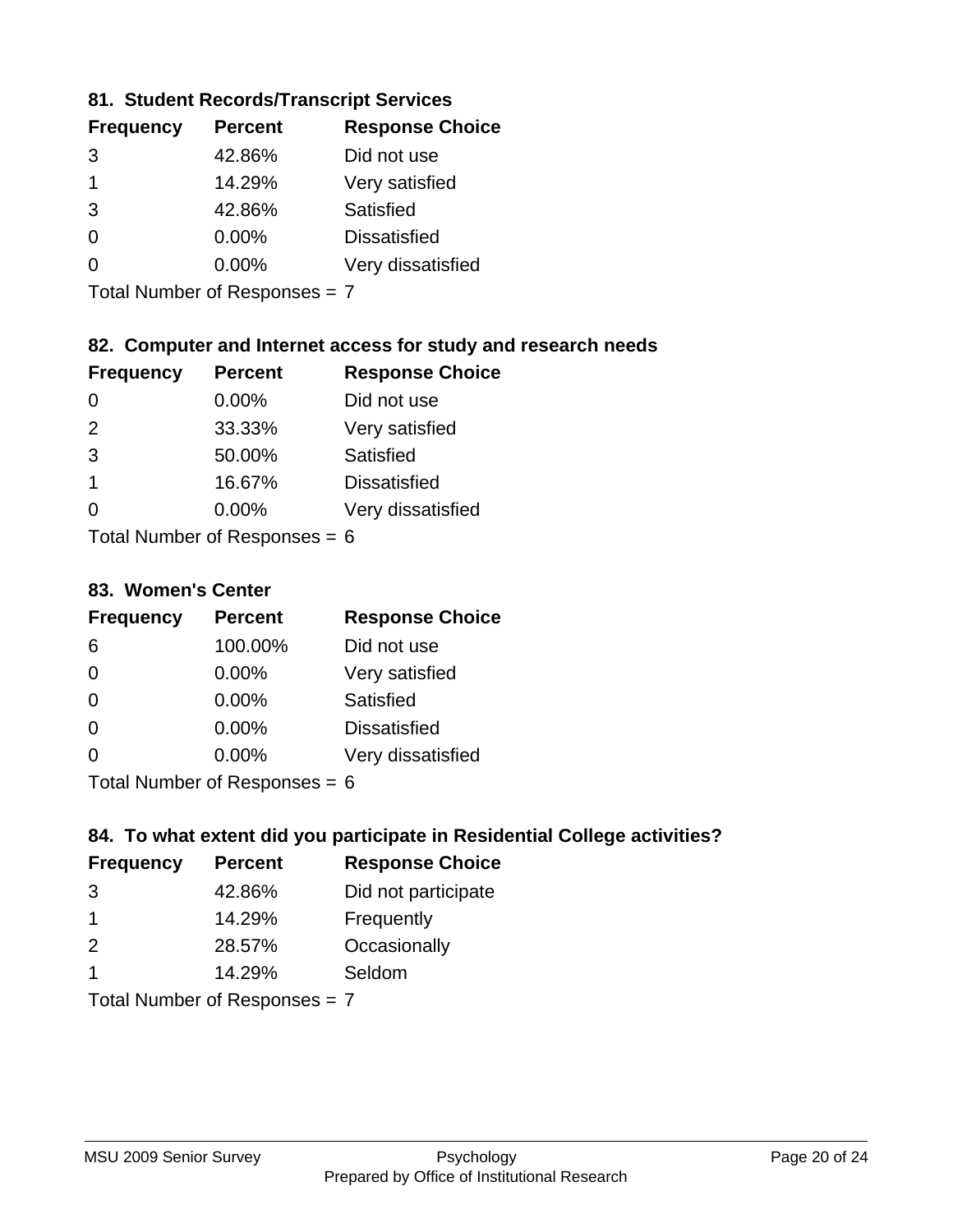| <b>Frequency</b> | <b>Percent</b> | <b>Response Choice</b>                 |
|------------------|----------------|----------------------------------------|
| $\mathcal{P}$    | 28.57%         | Not familiar with Residential Colleges |
|                  | 14.29%         | Very positive                          |
| 3                | 42.86%         | <b>Positive</b>                        |
| -0               | $0.00\%$       | <b>Negative</b>                        |
|                  | 14.29%         | Very negative                          |

**85. Which phrase best describes your opinion of Residential Colleges?**

Total Number of Responses = 7

#### **Questions 86-95**

**University Graduate." Please indicate how effective your MSU experience was in The University has formulated ten desired "Characteristics of the Murray State enhancing your abilities in each area.**

**86. Engage in mature, independent and creative thought and express that thought effectively in oral and written communication;**

| <b>Frequency</b> | <b>Percent</b> | <b>Response Choice</b> |
|------------------|----------------|------------------------|
| 3                | 42.86%         | Very effective         |
| 4                | 57.14%         | Effective              |
| $\Omega$         | $0.00\%$       | Ineffective            |
| $\Omega$         | $0.00\%$       | Very ineffective       |

Total Number of Responses = 7

**87. Understand and apply the critical and scientific methodologies that** 

**academic disciplines employ to discover knowledge and ascertain its validity;**

| <b>Frequency</b> | <b>Percent</b> | <b>Response Choice</b> |
|------------------|----------------|------------------------|
| $\mathcal{P}$    | 28.57%         | Very effective         |
| .5               | 71.43%         | Effective              |
| $\Omega$         | 0.00%          | Ineffective            |
| ∩                | 0.00%          | Very ineffective       |
|                  |                |                        |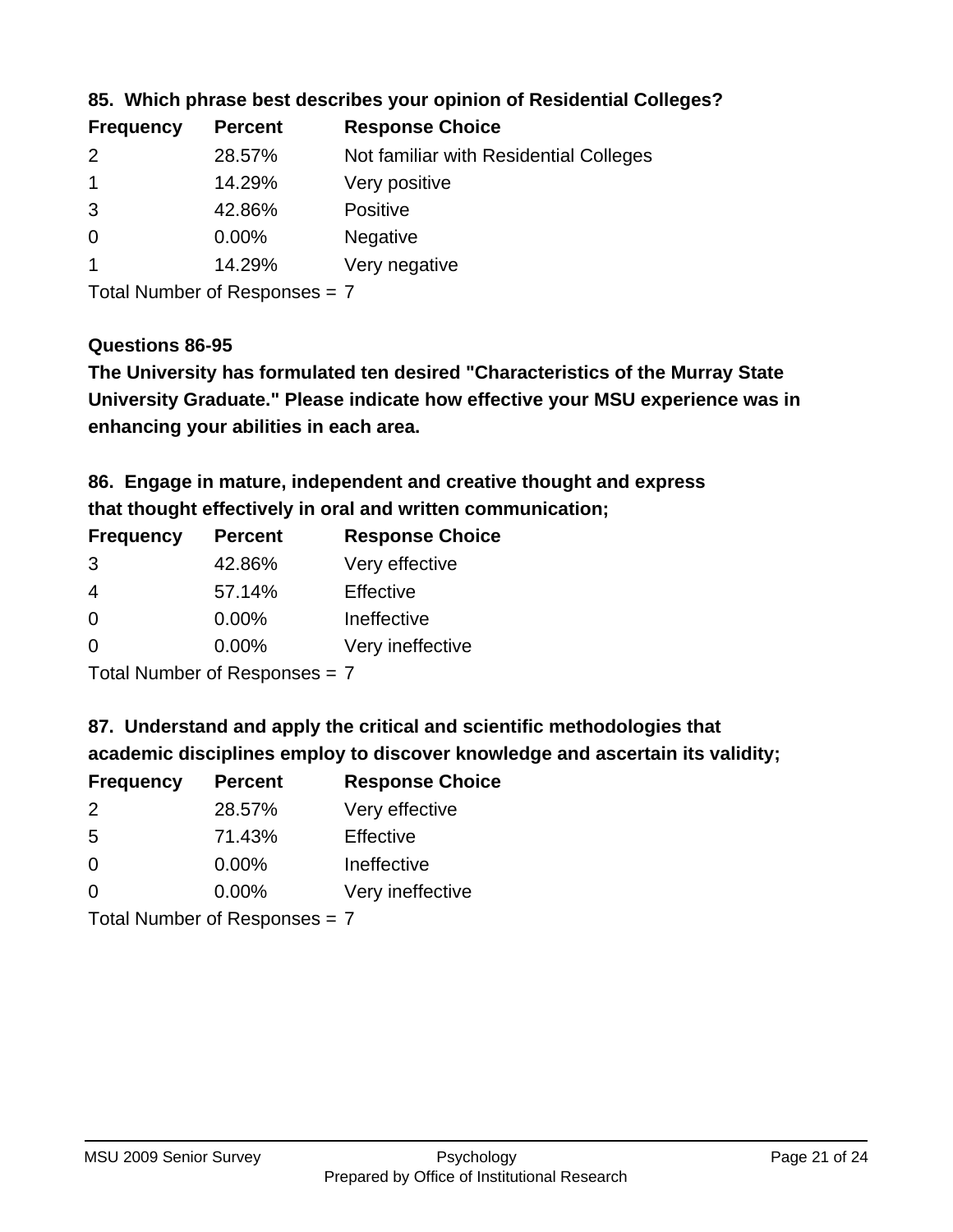# **88. Apply sound standards of information gathering, analysis and evaluation to reach logical decisions;**

| <b>Frequency</b> | <b>Percent</b> | <b>Response Choice</b> |
|------------------|----------------|------------------------|
| $\mathcal{P}$    | 28.57%         | Very effective         |
| .5               | 71.43%         | Effective              |
| O                | $0.00\%$       | Ineffective            |
| O                | $0.00\%$       | Very ineffective       |

Total Number of Responses = 7

# **89. Understand the roles and applications of science and technology in the solution of the problems of a changing world;**

| <b>Frequency</b>                         | <b>Percent</b> | <b>Response Choice</b> |
|------------------------------------------|----------------|------------------------|
| 2                                        | 28.57%         | Very effective         |
| 3                                        | 42.86%         | Effective              |
| 2                                        | 28.57%         | Ineffective            |
| $\Omega$                                 | 0.00%          | Very ineffective       |
| $T$ at all Message and $D$ are a serious |                |                        |

Total Number of Responses = 7

# **90. Demonstrate a critical understanding of the world's historical, literary, philosophical, and artistic traditions;**

| <b>Frequency</b> | <b>Percent</b> | <b>Response Choice</b> |
|------------------|----------------|------------------------|
|                  | 14.29%         | Very effective         |
| 5                | 71.43%         | Effective              |
|                  | 14.29%         | Ineffective            |
| $\Omega$         | 0.00%          | Very ineffective       |
|                  |                |                        |

Total Number of Responses = 7

# **91. Understand the dynamics of cultural diversity, of competing economic and political systems, and of complex moral and ethical issues;**

| <b>Frequency</b> | <b>Percent</b>                | <b>Response Choice</b> |
|------------------|-------------------------------|------------------------|
| $\mathbf 1$      | 14.29%                        | Very effective         |
| $\overline{4}$   | 57.14%                        | Effective              |
| 2                | 28.57%                        | Ineffective            |
| $\Omega$         | $0.00\%$                      | Very ineffective       |
|                  | Total Number of Responses = 7 |                        |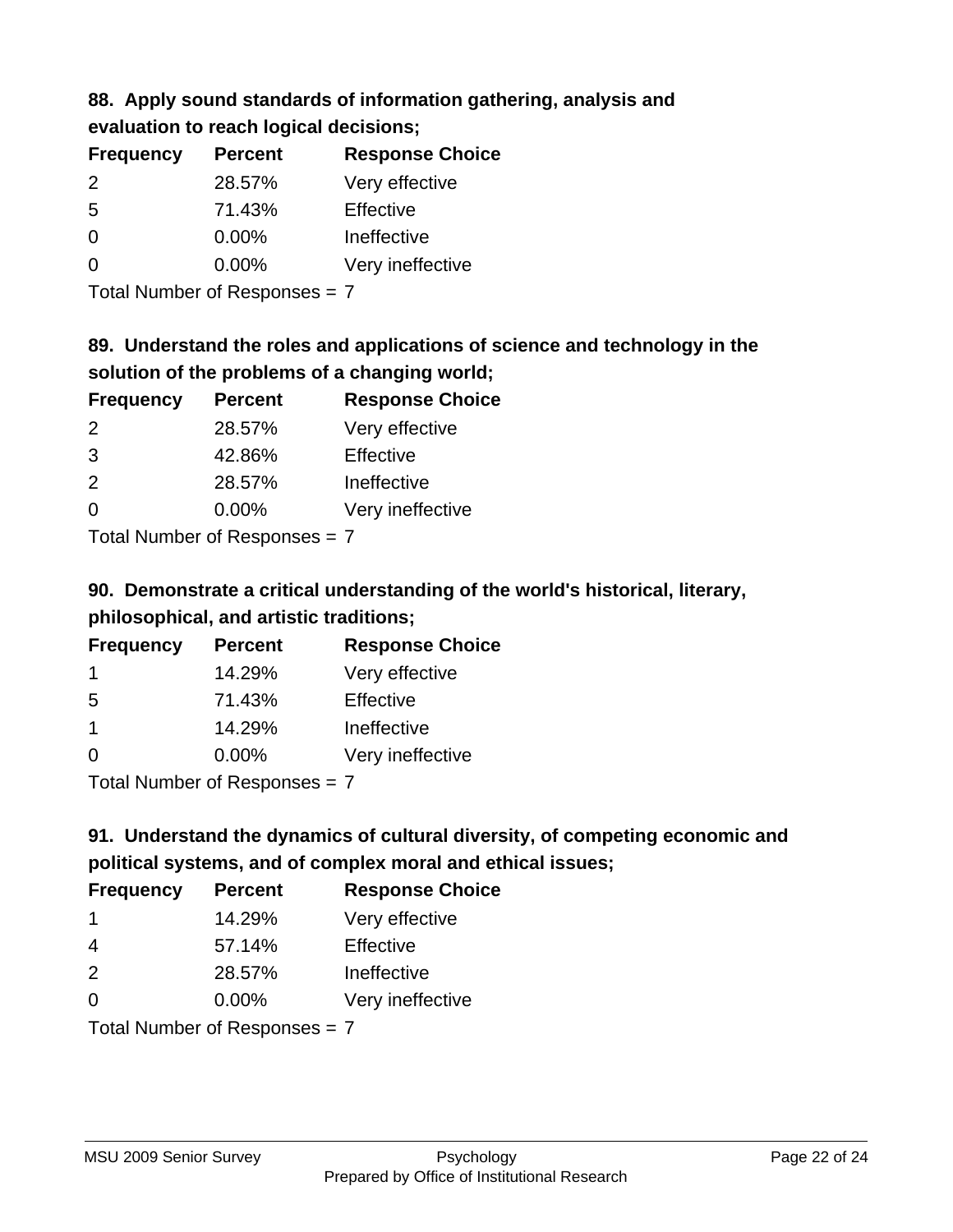### **92. Understand the nature of and engage in ethical behavior and**

**responsible citizenship;**

| <b>Frequency</b> | <b>Percent</b> | <b>Response Choice</b> |
|------------------|----------------|------------------------|
| $\mathcal{P}$    | 28.57%         | Very effective         |
| 4                | 57.14%         | Effective              |
|                  | 14.29%         | Ineffective            |
| $\Omega$         | $0.00\%$       | Very ineffective       |
|                  |                |                        |

Total Number of Responses = 7

# **93. Understand the importance of the behaviors necessary to maintain a healthy lifestyle;**

| <b>Frequency</b> | <b>Percent</b>             | <b>Response Choice</b> |
|------------------|----------------------------|------------------------|
|                  | 14.29%                     | Very effective         |
| 4                | 57.14%                     | Effective              |
| $\mathbf 1$      | 14.29%                     | Ineffective            |
|                  | 14.29%                     | Very ineffective       |
|                  | Total Number of Desperance |                        |

Total Number of Responses = 7

## **94. Demonstrate mastery of a chosen field of study; and**

| <b>Frequency</b> | <b>Percent</b> | <b>Response Choice</b> |
|------------------|----------------|------------------------|
| $\mathcal{P}$    | 28.57%         | Very effective         |
| 4                | 57.14%         | Effective              |
|                  | 14.29%         | Ineffective            |
| $\Omega$         | $0.00\%$       | Very ineffective       |
|                  |                |                        |

Total Number of Responses = 7

### **95. Value intellectual pursuit and continuous learning in a changing world.**

| <b>Frequency</b> | <b>Percent</b>                                                                                                 | <b>Response Choice</b> |
|------------------|----------------------------------------------------------------------------------------------------------------|------------------------|
| 3                | 42.86%                                                                                                         | Very effective         |
| 4                | 57.14%                                                                                                         | Effective              |
| $\Omega$         | 0.00%                                                                                                          | Ineffective            |
| $\Omega$         | 0.00%                                                                                                          | Very ineffective       |
|                  | $\tau$ . $\tau$ . In the set of $\tau$ , $\tau$ , $\tau$ , $\tau$ , $\tau$ , $\tau$ , $\tau$ , $\tau$ , $\tau$ |                        |